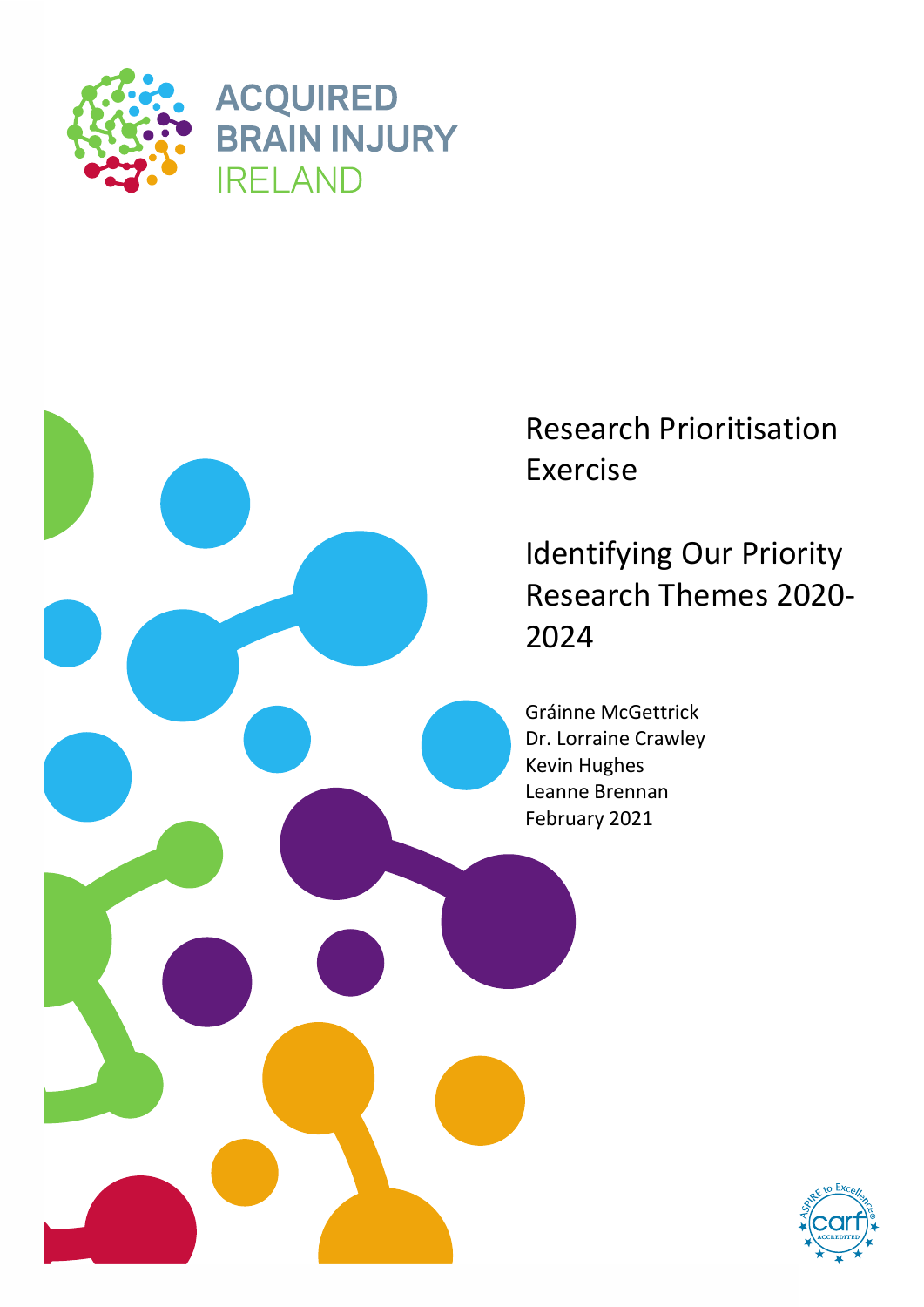

#### **Table of Contents**

| Acknowledgements                                                 | 3  |
|------------------------------------------------------------------|----|
| Section 1: Introduction                                          | 4  |
| <b>Section 2: Literature Review</b>                              | 5  |
| Section 3: Review of Research Projects 2016-2019                 | 11 |
| Section 4: Stakeholder Engagement - Analysis of Survey           | 16 |
| Section 5: Building Consensus and Validating our Priority Themes | 27 |
| Section 6: Our Research Priorities 2020-2024                     | 29 |
| References                                                       | 33 |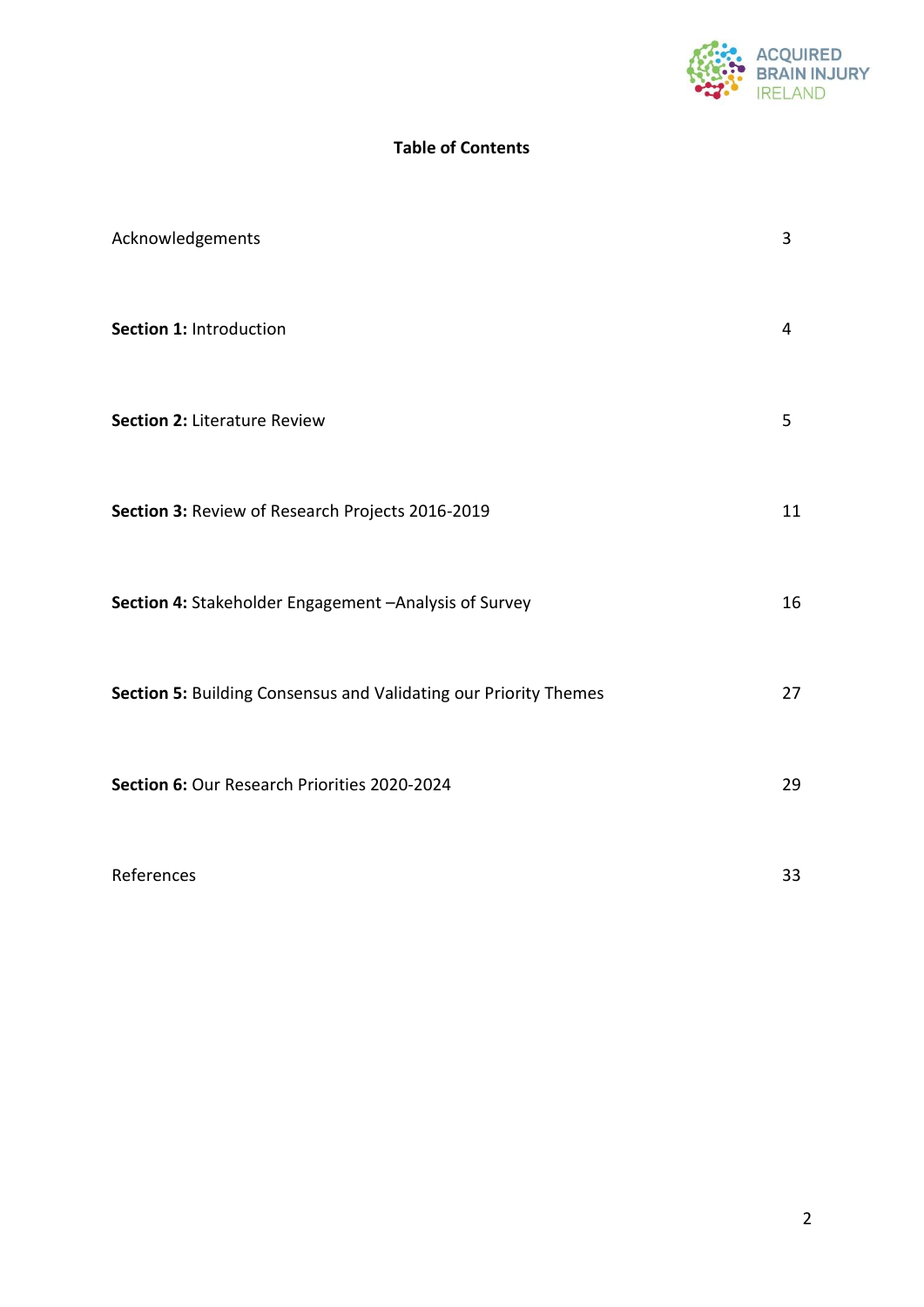

#### **Acknowledgements**

The Research Prioritisation Exercise team would like to sincerely thank all those who contributed to the project in 2020.

We would like to thank the members of the Acquired Brain Injury Ireland Research Ethics Committee, Acquired Brain Injury Ireland staff and our many external supporters including clinicians, academics, and allied health professionals.

In a special way we want to thank our clients and families who made several contributions to the project.

This final report represents the work of the year-long project on setting out our research priorities for the next strategic phase of Acquired Brain Injury Ireland.

Gráinne McGettrick, Policy and Research Manager Dr. Lorraine Crawley, Senior Clinical Psychologist Kevin Hughes, Assistant Psychologist Leanne Brennan, Rehabilitation Assistant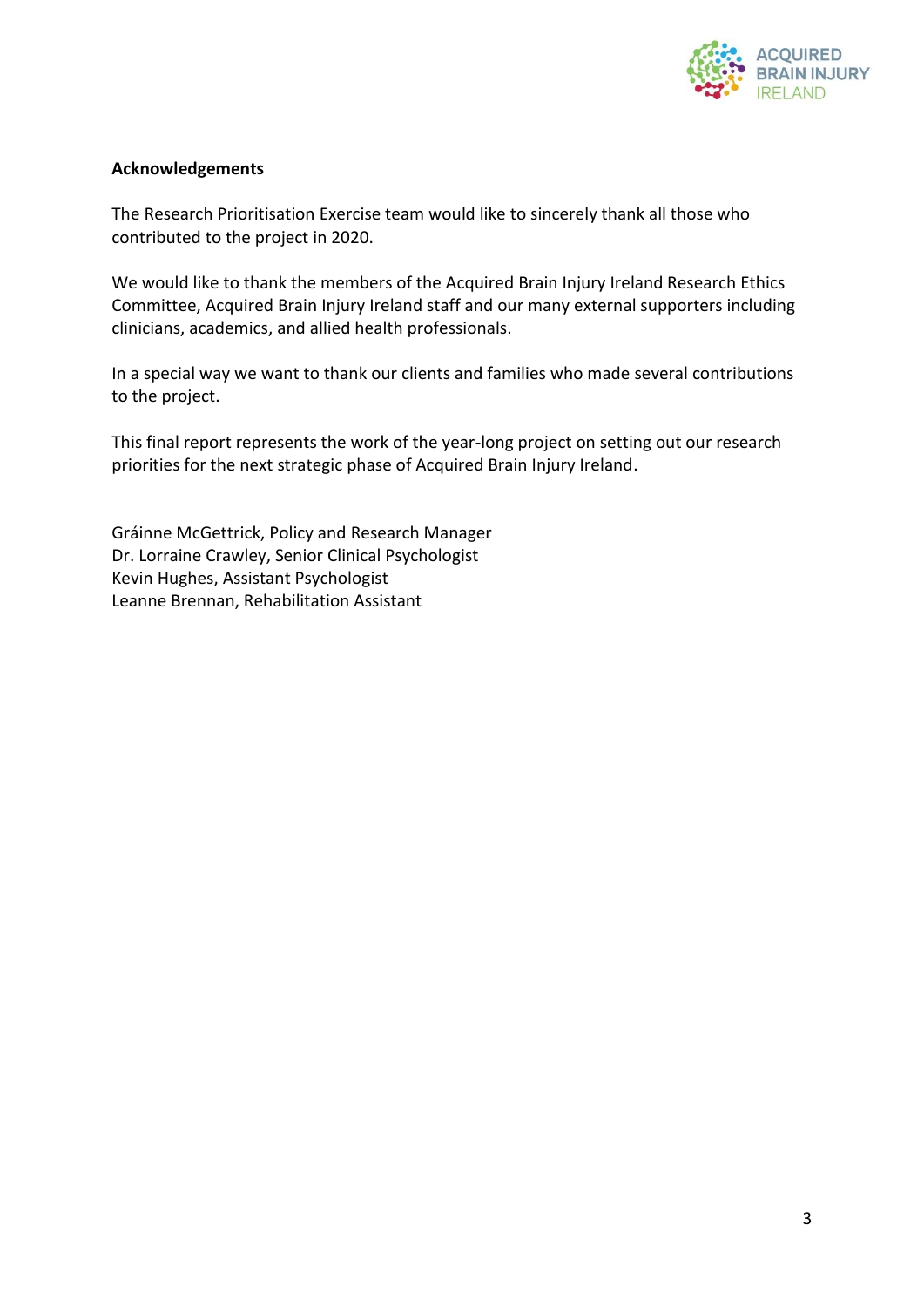

# **Section 1 Introduction**

#### **1.1 Background**

Since its foundation, research has been a cornerstone in the development and growth of Acquired Brain Injury Ireland. The organisation has been highly committed to engaging in evidence-based practice and supporting researchers to complete research projects across a range of clinical disciplines in a variety of ways, both internally and externally. Acquired Brain Injury Ireland has strategically committed to engaging and supporting brain injury research and building the brain injury research community in Ireland in its Strategic Plan 2020-2024.

Acquired Brain Injury Ireland operates a Research Ethics Committee (REC) to ensure that the research it supports is meeting the legal requirements and operating to the highest ethical standards. As part of the REC's annual review process in 2019, it was identified that the organisation was at a point in its development where it would benefit significantly from setting out its own research priorities. It was identified that the organisation could play a much more pro-active role in determining the research it supports and by setting priorities for the next strategic phase. As a result, the Research Prioritisation Exercise (RPE) project was developed, a project team put in place and a project plan formed in early 2020.

#### **1.2 Aim and Key Actions of the Project**

The aim of the RPE project was to set out the research priorities for Acquired Brain Injury Ireland for the 2020-2024 Strategic Plan using a process-led, iterative approach. A project plan was developed by the project team with the following key elements:

- 1. Conduct a literature review on other Non-Governmental Organisations (NGOs) and other brain injury organisations doing RPEs, engaging people with acquired brain injury (ABI) in research (Public and Patient Involvement); Scan the literature in this area especially involving people with ABI; Review models of engagement from other RPEs. Literature from the broader health organisation context also considered.
- 2. Conduct a scoping review of the past (5 years: 2014-2019) research projects engaged in and supported by Acquired Brain Injury Ireland and approved by the REC, to include identifying and quantifying the publications (peer reviewed journals, thesis documents, articles in newsletters) that emerged from these research projects.
- 3. Engage and consult with key stakeholders internally and externally on the research priorities.
- 4. Do thematic analysis of findings and engage in a consensus building process.
- 5. Validate the consensus with key stakeholders (people with ABI and family members).
- 6. Write report and produce summary.
- 7. Disseminate findings to all stakeholders.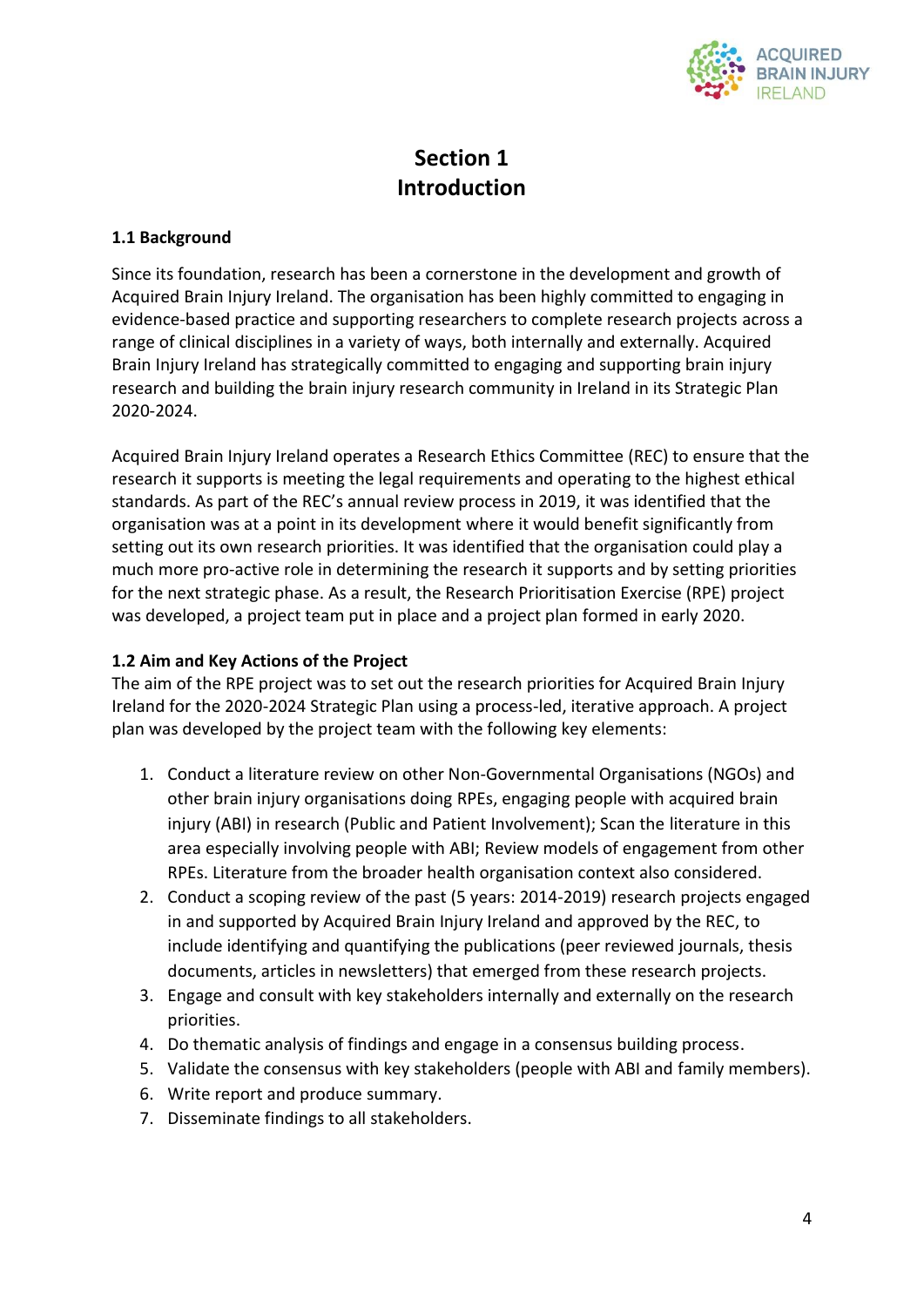

# **Section 2**

## **Literature Review on Research Prioritisation Exercises within the context of Acquired Brian Injury Neuro-Rehabilitation Services**

#### **2.1 Introduction**

Acquired brain injury (ABI) occurs as a result of damage to the brain, which can be caused by a multitude of different incidents such as strokes, tumours, anoxia, hypoxia, toxins, and/or other conditions after birth (Ontario Brain Injury Association, n.d.). Individuals dealing with an ABI often face cognitive, physical, emotional, or behavioural impairments that may result in serious permanent or temporary changes in functioning (Anderson & Catroppa, 2006). There is a growing public awareness of deficits in long-term service provision for people disabled by ABI. Globally estimates suggest that traumatic brain injury (i.e. injury that is caused by an external force) affects 10 million people annually, leading to mortality or hospitalization (Hyder et al, 2007). It represents a major health burden in Western countries, with an annual incidence of up to 1.7 million traumatic brain injuries in the United States alone (Faul, Xu, Wald, & Coronado, 2010). In the UK, brain injuries which result in hospital admission occur in about 270 per 100,000 population per year (Rice-Oxley & Turner-Stokes, 1999).

When the brain is injured, a person's life can be negatively affected, often requiring major life adjustments around the individual's condition. Making those adjustments is critical for recovery and rehabilitation (Lundqvist, Grundstrom, Samuelsson, & Rönnberg, 2010; Ragnarsson et al, 1999). The provision of neuro-rehabilitation services are pivotal to enable the person with brain injury to address the cognitive, emotional, psychological and physical consequences of their brain injury (Turner-Stokes et al, 2015). The World Health Organisation (WHO) defines neuro-rehabilitation as an interdisciplinary clinical process, outlining that access to the appropriate knowledge, skills and supports is imperative to optimal physical, psychological, social and economic functioning (WHO, 2006). Unlike most other neurological conditions, an ABI is different in that it is non-progressive and, as a result, people can make significant gains when they have access to the appropriate and timely neuro-rehabilitation services (Turner-Stokes et al, 2015; NICE, 2014). Neuro-rehabilitation services are specifically designed for those with neurological conditions who require individualised, goal-focused rehabilitation input (WHO, 2006). A Cochrane Review found that access to earlier and intensive rehabilitation by multi-disciplinary rehabilitation teams improves outcomes (Turner-Stokes et al, 2015; NICE, 2014).

#### **2.2 Neuro-Rehabilitation: An Irish Perspective**

In an Irish context, The National Policy and Strategy for the Provision of Neuro-Rehabilitation Services in Ireland 2011-2015 (hereby referred to as the Neuro-rehabilitation Strategy) was published by the Department of Health, along with the Health Service Executive (HSE) in 2011 (Department of Health, 2011). This document aims to provide a single national policy and strategy to inform, guide, and determine neuro-rehabilitation service responses and structures. It also recommended that an implementation framework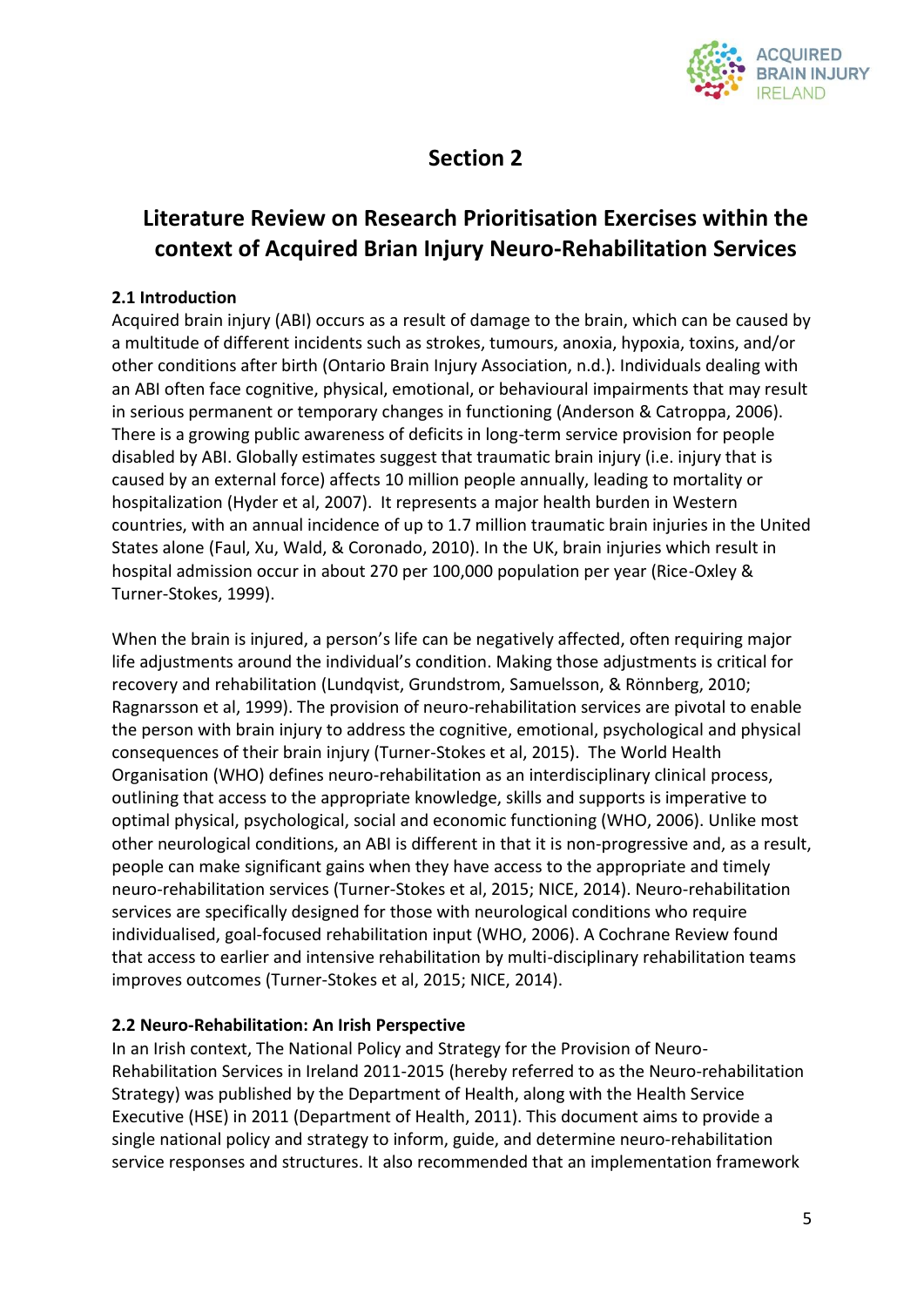

be developed to ensure progression of services in line with the Neuro-rehabilitation Strategy. The overall vision of the Neuro-rehabilitation Strategy is for those receiving neurorehabilitation supports to be part of the community, and to improve their overall quality of life. The report outlines the importance of service provision locally, on an individual basis, and integrated as part of an adaptable and responsive health system. The National Strategy & Policy for the Provision of Neuro-Rehabilitation Services in Ireland: Implementation Framework (hereto referred to Implementation Framework) was published in 2019, eight years on from the Neuro-rehabilitation Strategy in 2011. It consisted of assessing population needs, mapping existing services, and analysing gaps in terms of service availability in line with best practice (HSE, 2019).

In a recent review of the Implementation Framework, Burke et al (2020) identified that significant key challenges for those with ABIs remain in place, with negative implications for their quality of life. They recommended increased research with regard to the ABI population to support policy development, service planning, and advocacy in terms of making a case for service provision for those with ABI. The inclusion and direct involvement of those with an ABI in policy development, service planning and delivery was also earmarked as imperative to increasing the visibility of those with a brain injury, with the hope of increasing the political priority on the provision and development of neurorehabilitation services. Given the limits in terms of funding and resources for research, it is critical to prioritise the many potential research directions that could be pursued to optimise the provision of neuro-rehabilitation services for those with ABI.

The identification of priority areas for research using validated methods is recognised as a good way of ensuring that finite research resources are used with maximal effect (Chalmers, Bracken, & Djulbegovic, 2014; Cuello-Garcia, 2010). An integral element of setting research priorities is to decide who sets the priorities, and what criteria are used to determine them (The Working Group on Priority Setting, 2000). Underlying values and assumptions with regards to Health Problems may vary depending on who is consulted in the process (Lomas, Fulop, Gagnon, Allen, 2003; Bowling, Jacobsen, Southgate, 1993; Sitthi-Amorn, 1995). Inclusion of end users of research (e.g. service-users, clinicians, policy-makers, researchers) helps to ensure that research priorities provide an accurate reflection of the concerns, values and needs of all stakeholders (Lomas, Fulop, Gagnon, Allen, 2003; Institute of Medicine, 2008)

#### **2.3 Research Prioritisation Exercise**

Following on from the recommendations of Burke et al (2020) as discussed above, Acquired Brain Injury Ireland conducted an RPE to determine appropriate research areas for the coming years. In line with what is becoming recognised as best practice for conducting RPEs, the organisation used a holistic approach to determine the most appropriate research objectives, including all key stakeholders, with particular emphasis on including the perspectives of service-users and clinicians (Forsythe and Ellis, 2016; Steward and Oliver, 2011; Shippee et al, 2015). Best practice guidelines in health research purport that Patient and Public Involvement (PPI) should be a key component of health organisation research on both methodological and ethical grounds (Wilson, Mathie, Keenan, et al, 2015). This has been adapted by key funding agencies in health research in the United States (Forsythe, Ellis, Edmundson, et al, 2016), Canada (Manafo, Petermann, Mason-Lai, Vandall-Walker,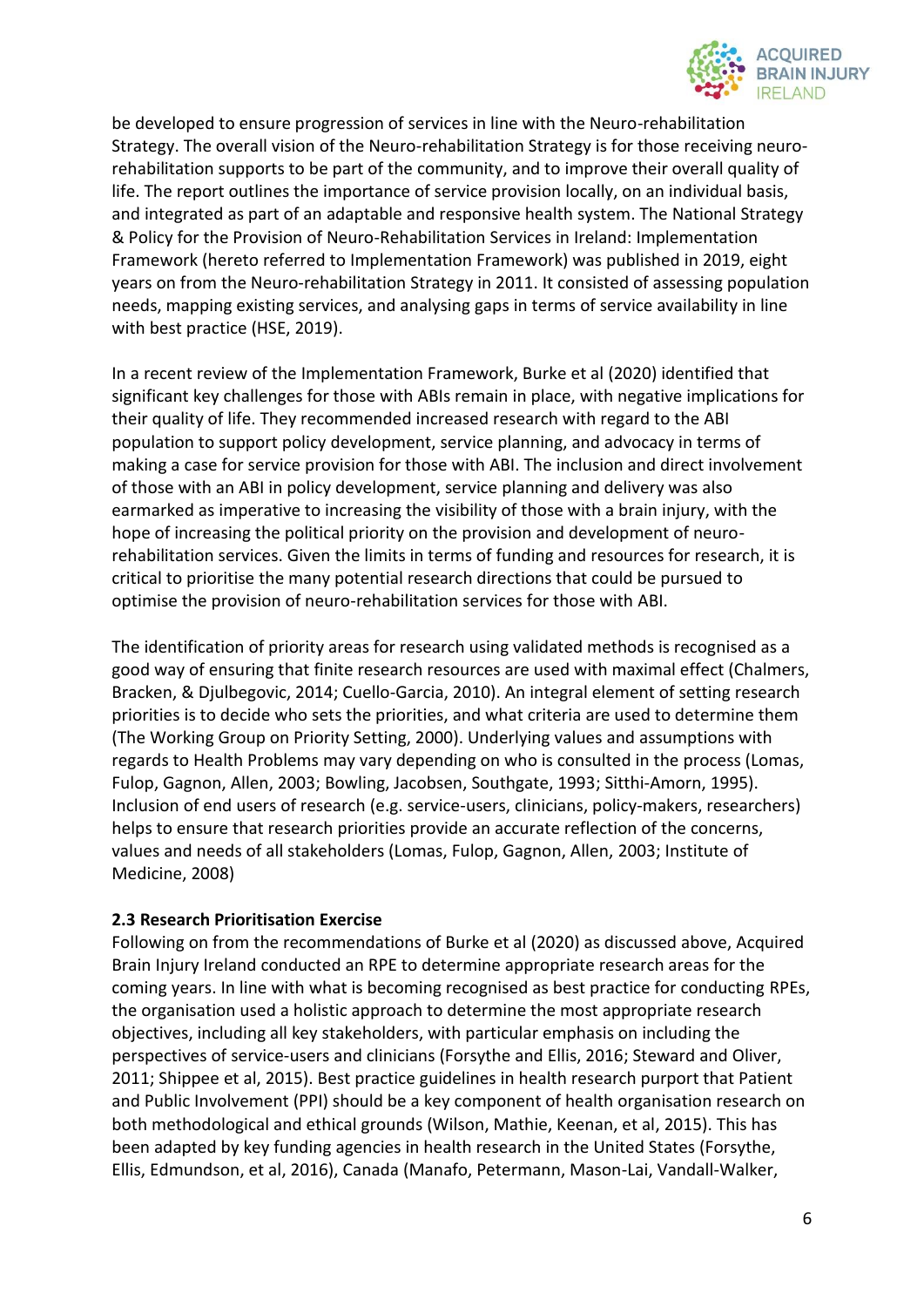

2018), United Kingdom (INVOLVE, 2012), and in Ireland (Ní Shé, Davies, Blake et al, 2018). The literature review examined the existing literature in terms of conducting RPEs in the context of ABI, and in the broader context of health and clinical care, as a means of informing the RPE undertaken within Acquired Brain Injury Ireland.

As there is a relatively limited number of RPE studies which have been conducted specifically in the field of ABI, firstly we examined the RPE literature within the broader context of health and medical care. A review by Viergever et al (2010) examined the literature on RPEs within the domain of health research. The study sought to analyse the underlying axioms of successful health research prioritisation across varying approaches and summate this into a set of guidelines for conducting RPEs in a health setting. The study produced a checklist of 9 themes which it deemed as imperative to good practice in setting priorities for health research. The 9 key themes consisted of context, use of a comprehensive approach, inclusiveness, information gathering, planning for implementation, criteria, methods for deciding on priorities, evaluation, and transparency. These 9 key themes proved useful to keep in mind as underpinning elements of good quality research prioritisation as we explored different methods which have been used to determine priorities for health research. A study by Mador et al (2016) conducted a review of their own research setting process utilising the 9-item checklist developed by Viergever et al (2010) as the conceptual framework. They demonstrated that the 9-item checklist had utility as a tool for guiding the development of evaluation questions, and enabling the assessment of key constructs related to the design and delivery of research priority setting exercises. While discussing the various methods for research priority setting, it will be important to keep in mind these essential underlying characteristics of a good quality RPE.

One method which has been utilised as a research prioritisation technique is the World Café Methodology. This method consists of a conversational forum designed to effectively engage large groups in discussion around important issues with a view to facilitating meaningful change (Sheridan et al, 2010), and is used, in other contexts, to generate research priorities (Restall et al, 2016). Research examining this conversational method have posited its benefits in terms of promoting interdisciplinary collaboration, fostering innovation and creative thought, and enhancing the relevance of research by engaging end users in discussion about their priorities (Sheridan et al, 2010; MacFarlane et al, 2017). The World Café method involves groups of people discussing a topic of importance to them. Participants change groups, so that they discuss the issue with different people. The method is based on a social constructivist paradigm, whereby knowledge is viewed as socially constructed through interactions with others (Sheridan et al, 2010). Key principles for hosting a World Café discussion are as follows:

- (1) create a hospitable space;
- (2) explore questions that matter;
- (3) encourage everyone's contribution;
- (4) connect diverse people and ideas;
- (5) listen together for insights, patterns, and deeper questions; and
- (6) make collective knowledge visible (Brown, 2002).

The World Café approach was utilised in a recent study by Nalder et al (2018) in a Canadian study which sought to set research priorities for optimising long-term community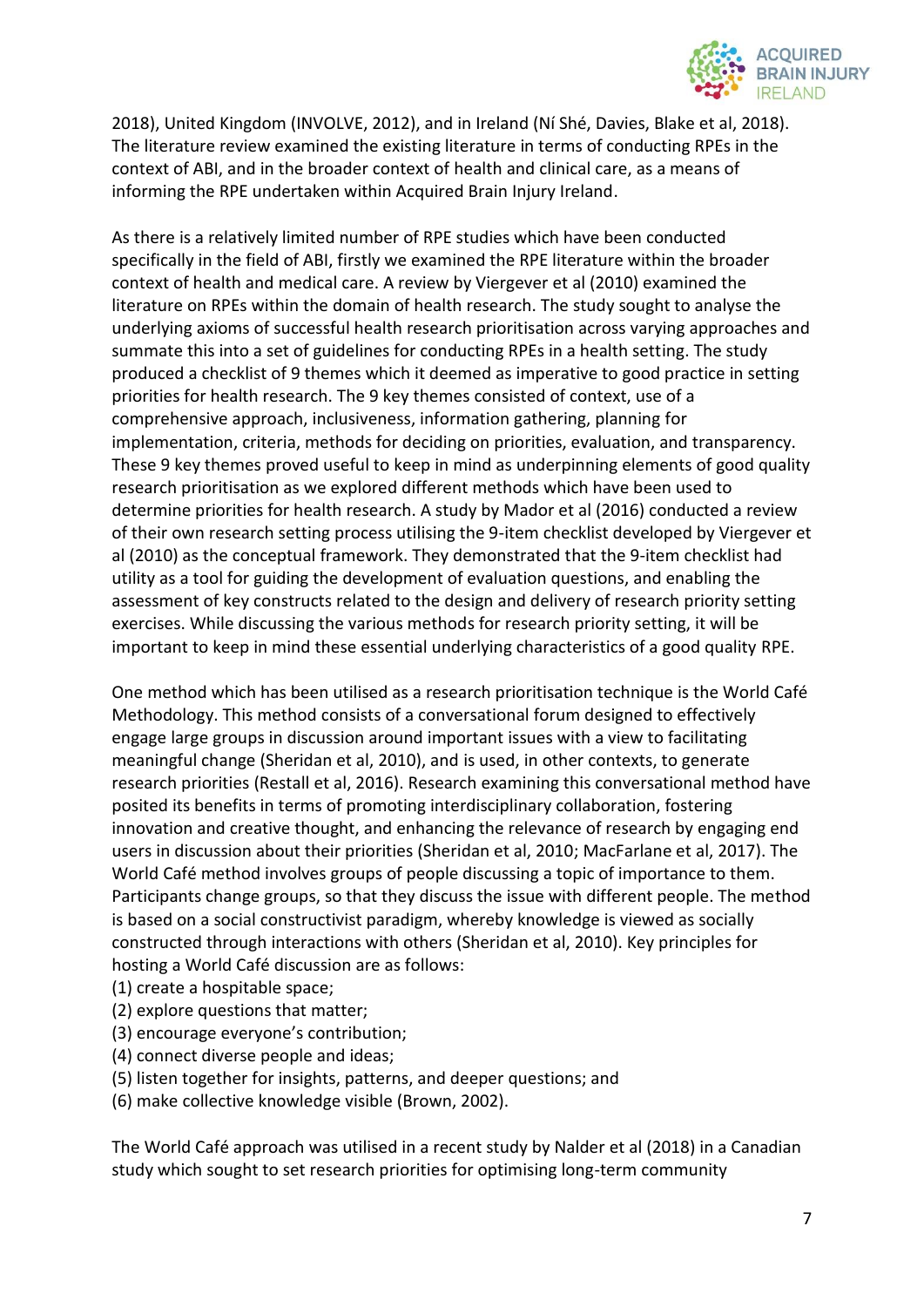

integration after brain injury. They reported that the World Café methodology was an effective means of setting research priorities for this population, in particular noting that the breadth of participants and the collegial environment contributed to the identification of a broad perspective on setting future research directions. Given that the study was undertaken with a brain injury population, with a goal of optimising long-term community integration for those with brain injury, it is very much relevant to the current study. MacFarlane et al (2017) used the World Café method as part of a research priority exercise for Primary Care in both Irish and American populations. They reported that the method was a valuable, inclusionary, dynamic method, suitable for participation with community and healthcare stakeholders for research prioritisation with marginalised groups. While this study was not specifically within a brain injury service, it conveys the efficacy of the World Café Methodology within an Irish community and healthcare context, working with marginalised groups. Thus, it is evident that there is a strong rationale to use the World Café methodology with the current study, which is seeking to conduct a research prioritisation exercise for brain injury service development in line with the recommendations outlined by Burke et al (2020). In the current context of Covid-19 restrictions, this approach may not be feasible as it involves a large number of people engaging in contact with each other. This would have to be reviewed in line with public health advice, and a World Café methodology may not be rendered a feasible option at present for logistical reasons.

As outlined previously one of the key recommendations by Burke et al (2020) for future research in the context of ABI was the inclusion of key stakeholders, in particular serviceusers themselves. Another methodology that has been employed for research priority setting which emphasises the inclusion of key stakeholders is the Global Evidence Mapping (GEM) approach. The 'listening model' developed by Lomas demonstrates the necessity for consultation with stakeholders and places keen emphasis on communication and exchange between decision-makers and the potential users of the research (Lomas et al, 2003). A wider number of research organisations in the context of healthcare have begun to recognise the importance of stakeholder inclusion in determining research priorities and areas for review (The Working Group on Priority Setting, 2000; Oliver et al, 2006; Sassi, 2002). The GEM approach was developed with the specific aim of developing research priorities in those with traumatic brain injury (TBI) and spinal cord injury (SCI). The approach was put forward by the Victorian Transport Action Commission, and was outlined in detail by Bragge et al (2011).

In summary, the approach consists of four steps: the first and second step is to generate and then prioritise research questions; step three involves mapping identified questions to current research, to determine which questions might have already been answered by previous research; and step four involves weighing up research questions and reflecting on the current literature to determine priority research questions. A study by Clavisi et al (2013) examined the efficacy of the GEM approach for determining research priorities for post-acute rehabilitation and long-term care for those with a TBI. They determined that the GEM approach, which was inclusive of many different types of stakeholders and followed a multi-step and multi-method process, was valuable for prioritising research to improve rehabilitation outcomes for those with TBI. The study also determined that the level of representation of key stakeholders could be increased using a combination of methods and a process of linkage and exchange.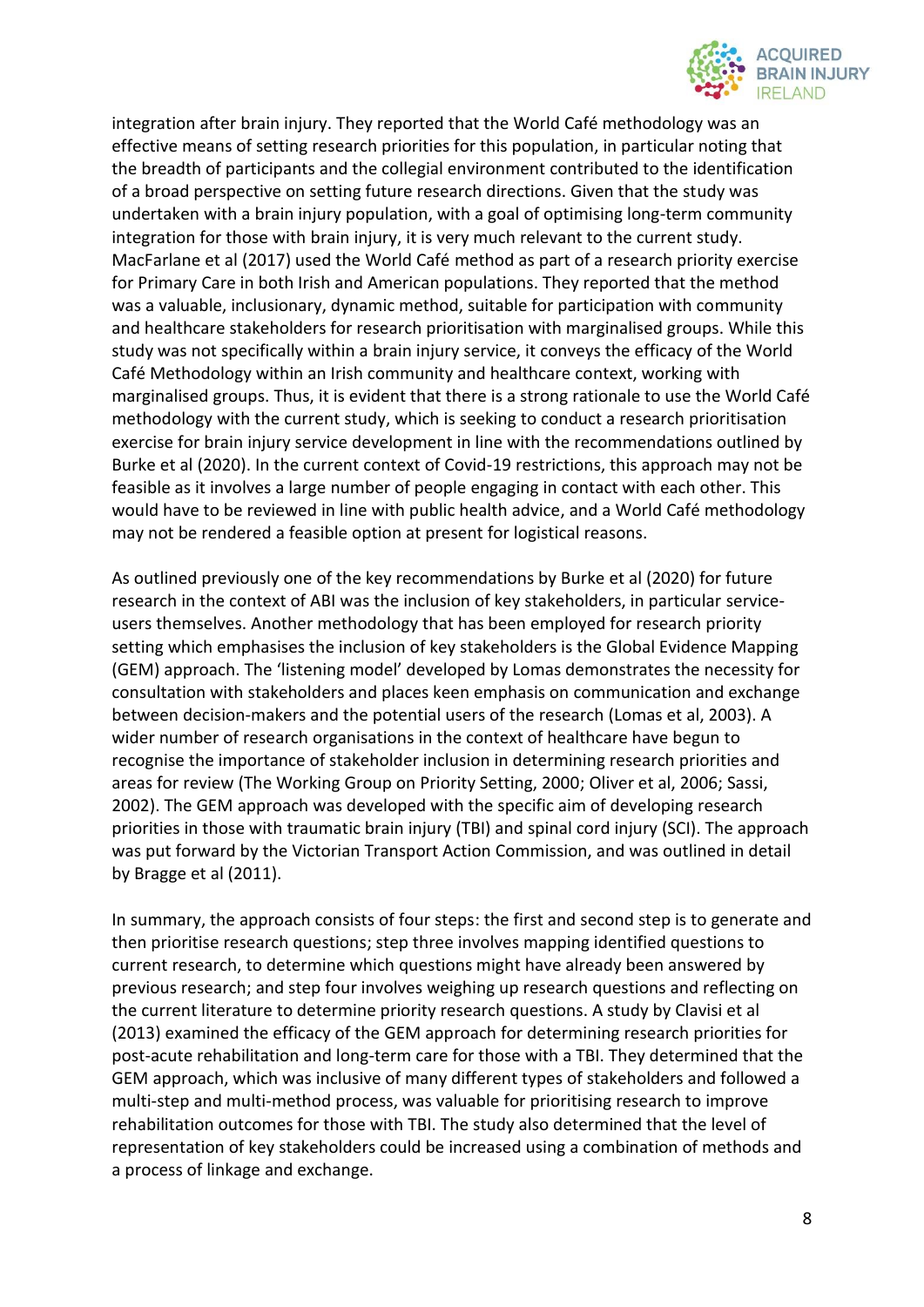

#### **2.4 Alternative Methods**

Various approaches have been utilised to conduct RPEs in health services outside the remit of ABI. A 2018 New Zealand-based study by Doolan-Noble, Mehta, Waters & Baxter conducted an RPE in the context of aging well research. This study based their RPE design on the 9-item checklist by Viergever et al (2010) discussed above, and thus provides a relevant example of how to actualise a design which incorporates this checklist. This particular study used an innovative design in which 'roadshows' or travelling workshops were used to gather input from key stakeholders. These comprised of workshops which facilitated small groups consisting of various stakeholders to discuss research priorities. Five 'roadshows' were held in major cities around New Zealand to ensure a wide range of stakeholders from different regions were involved. Key points during small group discussions were recorded on flipcharts, and participants were encouraged to come to an agreement regarding the points documented. A member of each group then presented their flipchart to the larger group, and participants were asked to give 3 votes to the issues which they felt should be prioritised. The prioritised list was then fed back to participants who were asked to identify how they might go about addressing the top 3 prioritised issues, and how they would recognise if their organisation had made an impact. The authors concluded that this method provided an effective means of engaging key stakeholders to jointly develop priorities for research, in a manner in line with the 9-item checklist for RPE (Viergever et al, 2010).

A 2014 UK-wide study by Rowe, Wormald, Cable et al undertook an RPE to determine research priorities in the field of sight loss and vision, through consultations with patients, carers and clinicians. Given that those with sight/vision loss are also a marginalised group, and that it is an area which also lacks a breadth of research (Bourne, Stevens, White et al, 2013), there are certain parallels with ABI. This particular RPE utilised a survey approach. A detailed survey was disseminated to key stakeholders by patient groups, professional bodies, at conferences and through the media, was available for completion online, by post, by phone, and also in alternative formats such as Braille. Upon completion of the survey, this data was then assessed and analysed, and broken into 12 categories based on responses. An interim prioritisation exercise was undertaken to determine shortlists of potential topics for each category. Finally, 12 prioritisation workshops were held (1 for each category), which allowed stakeholders to discuss and debate potential research topics for each category, forming a final list of priorities for each of the 12 categories. The authors reported that this approach was an efficient manner of determining research priorities, and allowed the views of patients, carers, and health professionals to be taken into account equally. The study reported a wide range and comprehensive coverage of topics, and a substantial response. Once again keeping in mind developments regarding the Covid-19 pandemic, and the subsequent social distancing protocols which have been put in place, a survey approach might be a suitable alternative in the current climate.

#### **2.5 Considerations due to Covid-19**

In the current global health pandemic as a result of Covid-19, there were a number of implications to be taken into account when deciding which method would be most appropriate for Acquired Brain Injury Ireland's RPE. Key components of managing Covid-19 have been the restriction of social gatherings, minimising one's social contacts, and the implementation of physical distancing measures requiring a minimum distance of two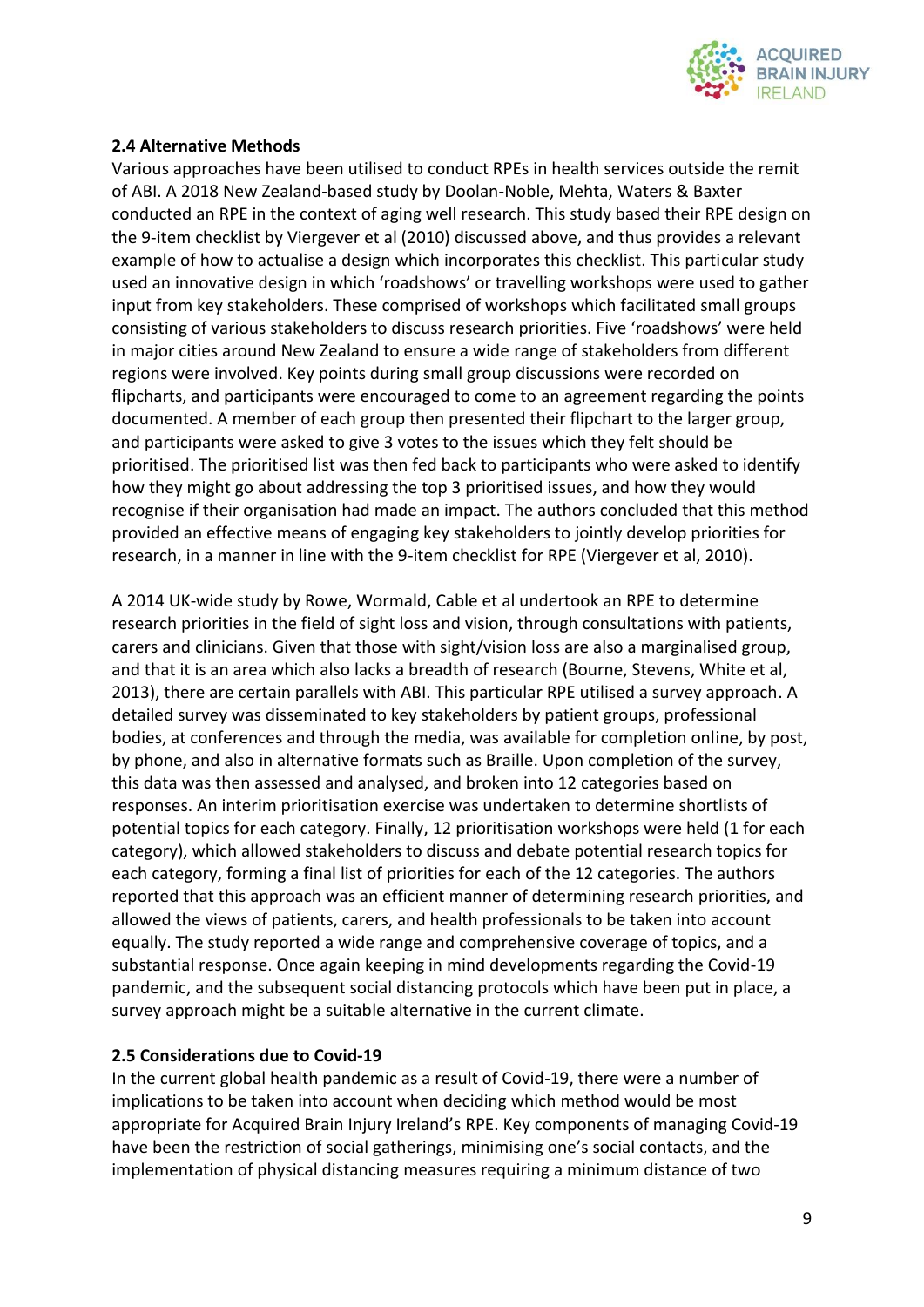

metres between persons. As a result, it was not be appropriate or possible at the time the project was rolled out to conduct an in-person RPE, such as the World Café approach which would require many people to meet and interact in an indoor space. Given the Covid-19 restrictions and to abide with public health guidance for the protection of both staff and participants, we decided that engagement with our stakeholders would incorporate online approaches, including online surveys, tools and video calls to facilitate data collection, consultation and validation.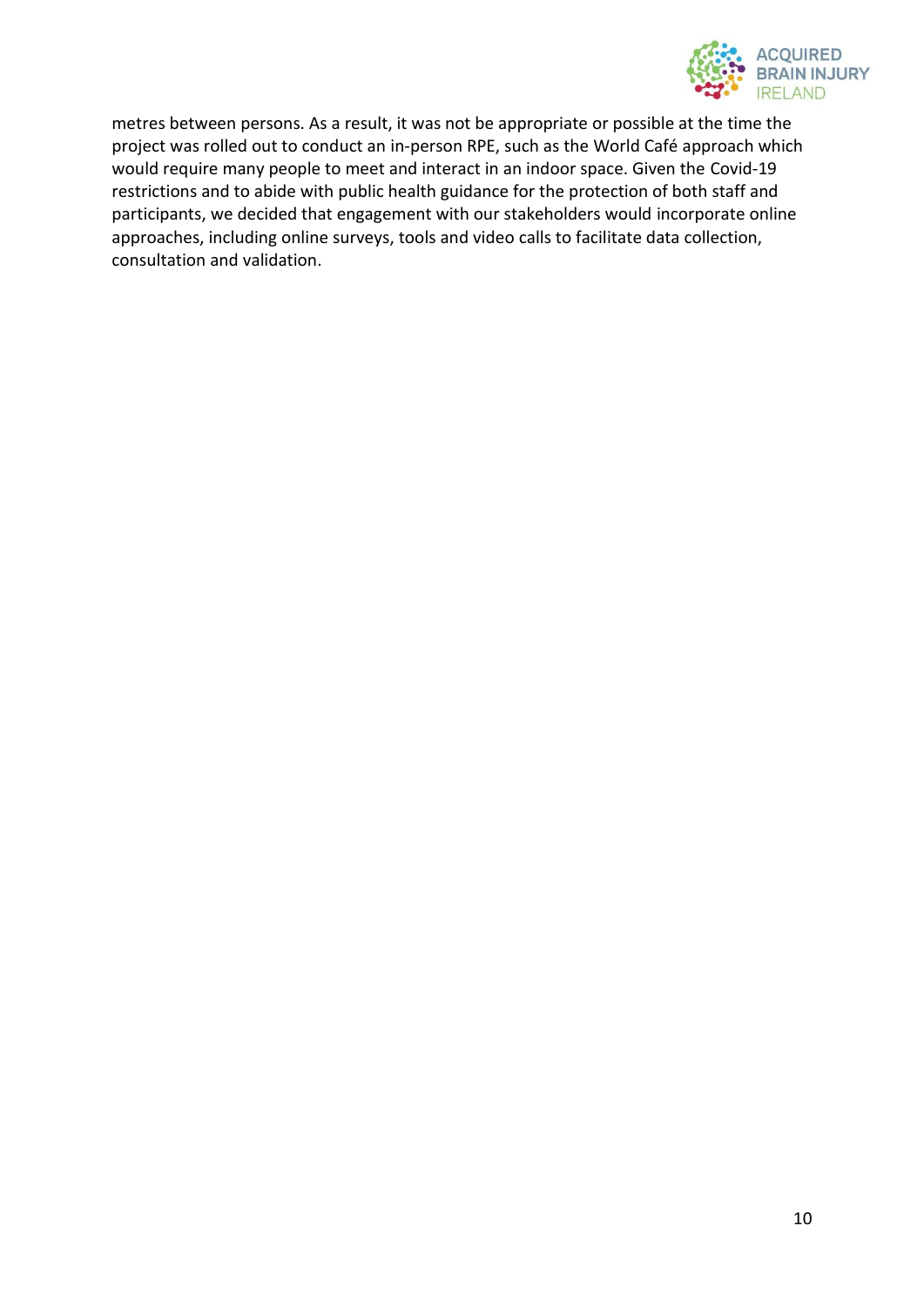

## **Section 3 Review of Research Projects 2016-2019**

#### **3.1 Introduction**

A review of Acquired Brain Injury Ireland research studies over the last four years was conducted in order to analyse a number of factors that could inform the research prioritisation planning for the next five years. This included looking at the types of research, the methodologies, the publications, the range of themes and research subjects, and the funding sources.

#### **Research methods**



There was a relatively equal mix of type of proposals received (N=24), with Qualitative research representing a slightly higher proportion (38%) compared to Mixed Methods (33%) and Quantitative (29%). This could be understood in the context of the research topics which have tended towards identity, mental well-being and psychological factors. These were approached by researchers in terms of collating lived experiences from participants through interview methods rather than questionnaire completion.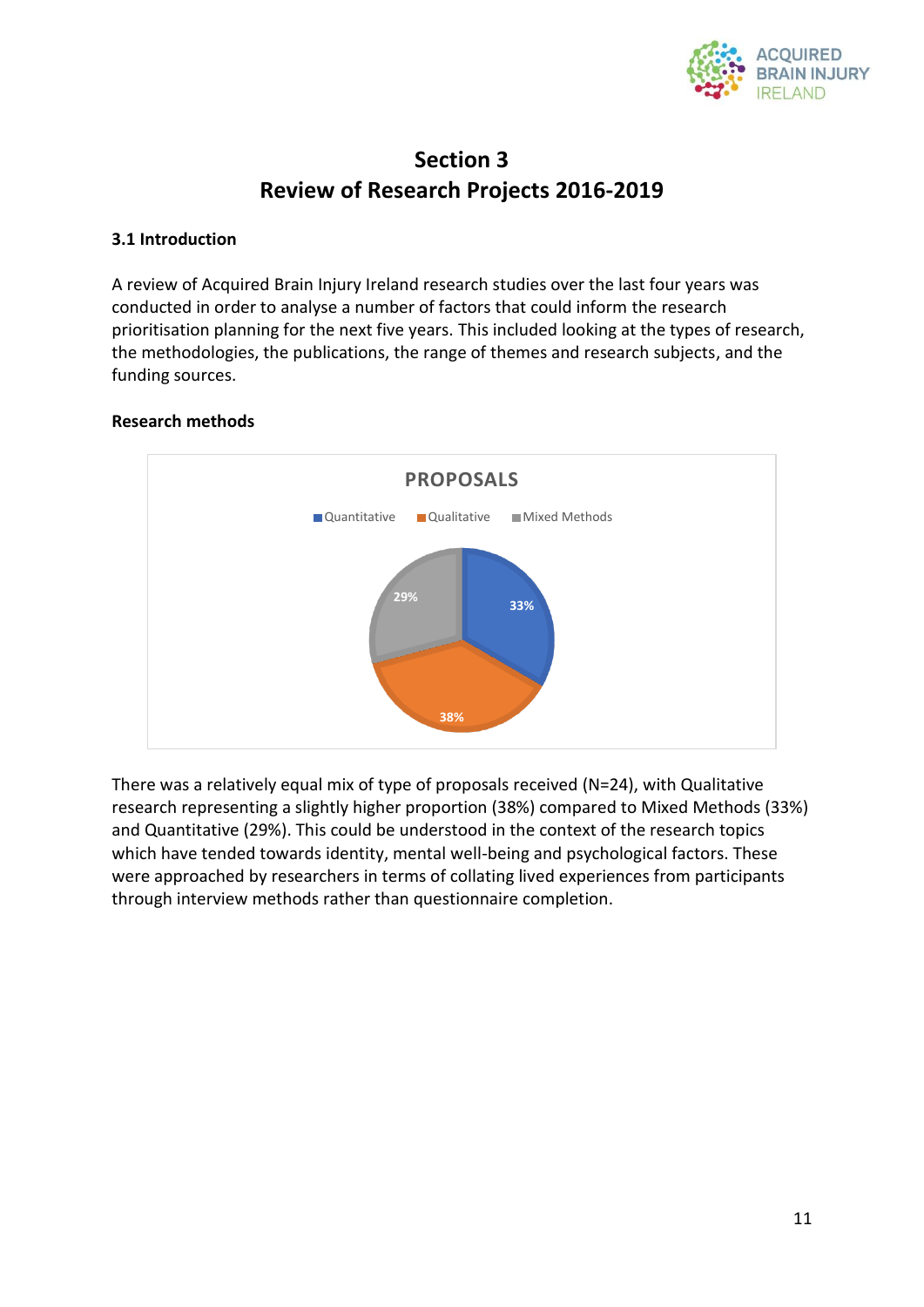



The published research leaned strongly towards Quantitative projects (67%) over Qualitative (16%), with Review studies also represented (17%). We can only surmise the reasons for this, given that more Qualitative research was carried out and there are generally many factors that can influence publication success. Our analysis highlighted that the majority of publications involved use of standardised measurements rather than interviews.



The focus of research participants was mostly on Acquired Brain Injury Ireland clients (40%), with some studies also recruiting from other services. Staff as participants accounted for 20% of the projects and client partners were at 8%. Research studies which had keyworker involvement were also represented (4%), and the outside setting (4%) refers to a nursing home.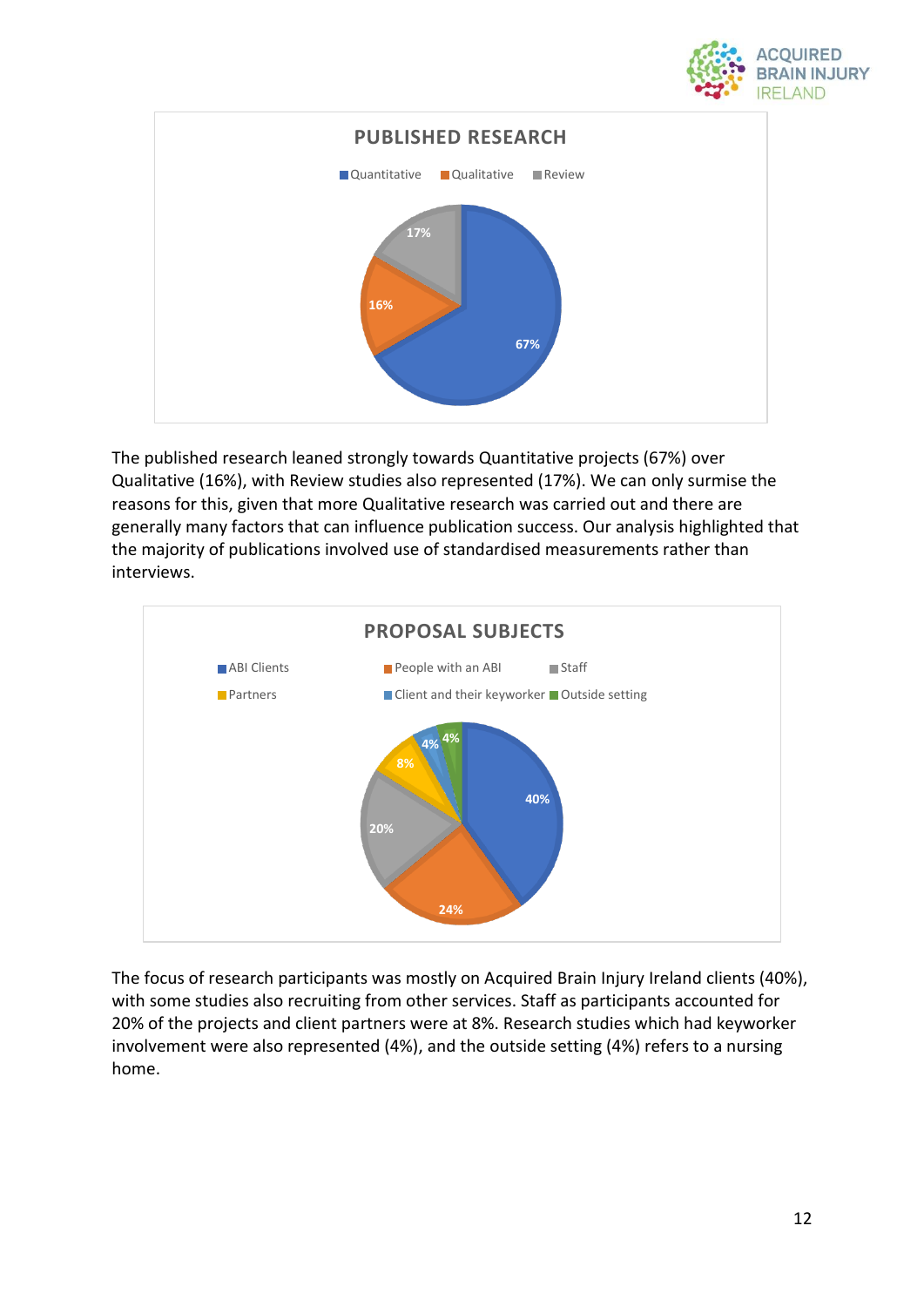



In recent years, the REC has encouraged researchers to be as inclusive as possible with regard to participant criteria, as there had been a previous trend to exclude clients with communication and cognitive difficulties. In the past four years, 54% of proposals included all types of ABI, with specific projects on stroke (13%), TBI (8%) and aphasia (4%).



Proposal variables focused on many psychological themes including mental health, wellbeing, coping, self-efficacy, and motivation. These themes also highlight that the vast majority of research in the past four years has come through psychology channels.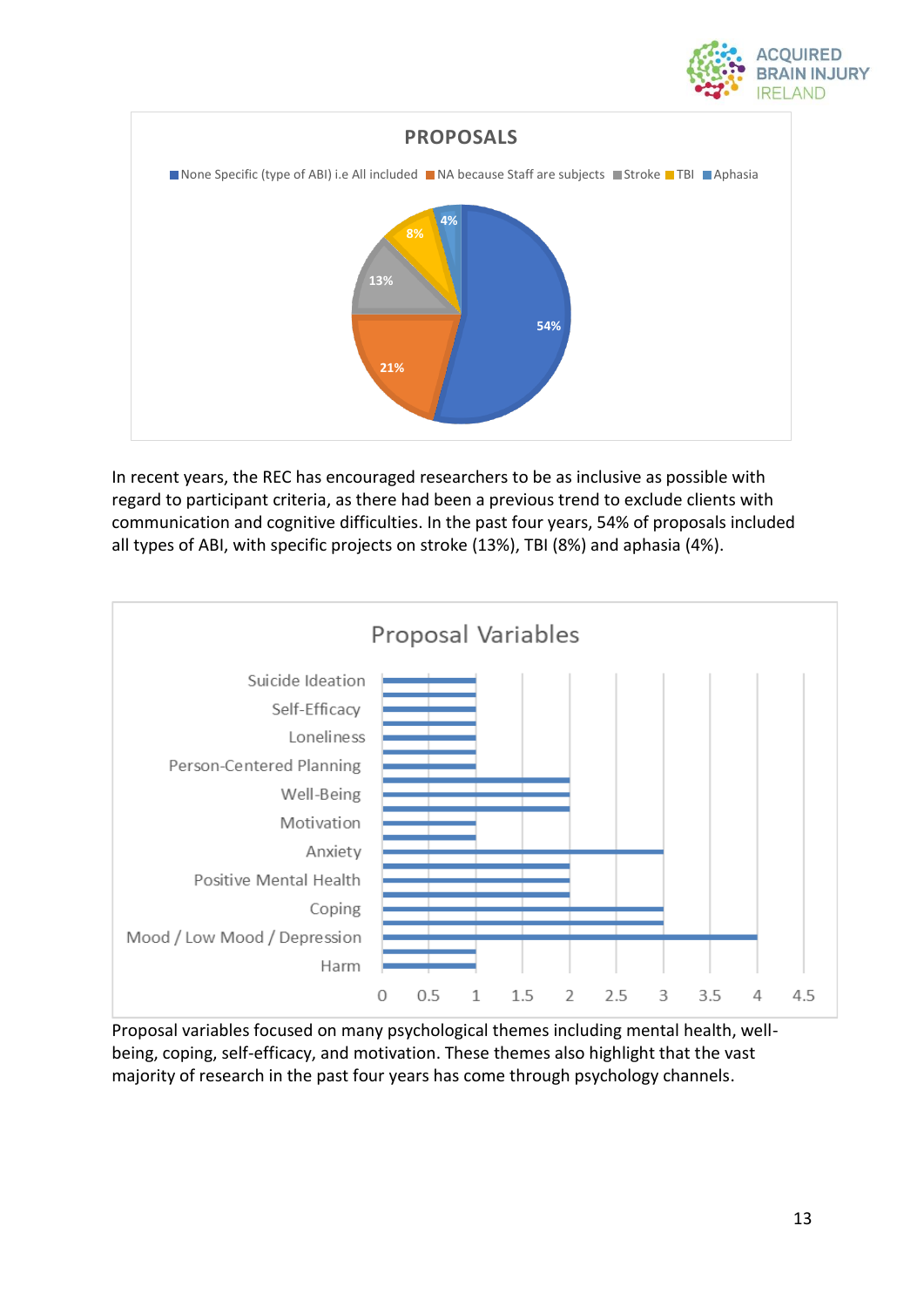



Publications were highest for variables involving 'identity' and 'anxiety'. This could be attributed to the funding background of these studies, which were intended for publication and dissemination, whereas some other projects were academic thesis requirements.



For the studies where funding was stated, there was a range of groups which have been involved over the past four years including the Health Research Board, European Research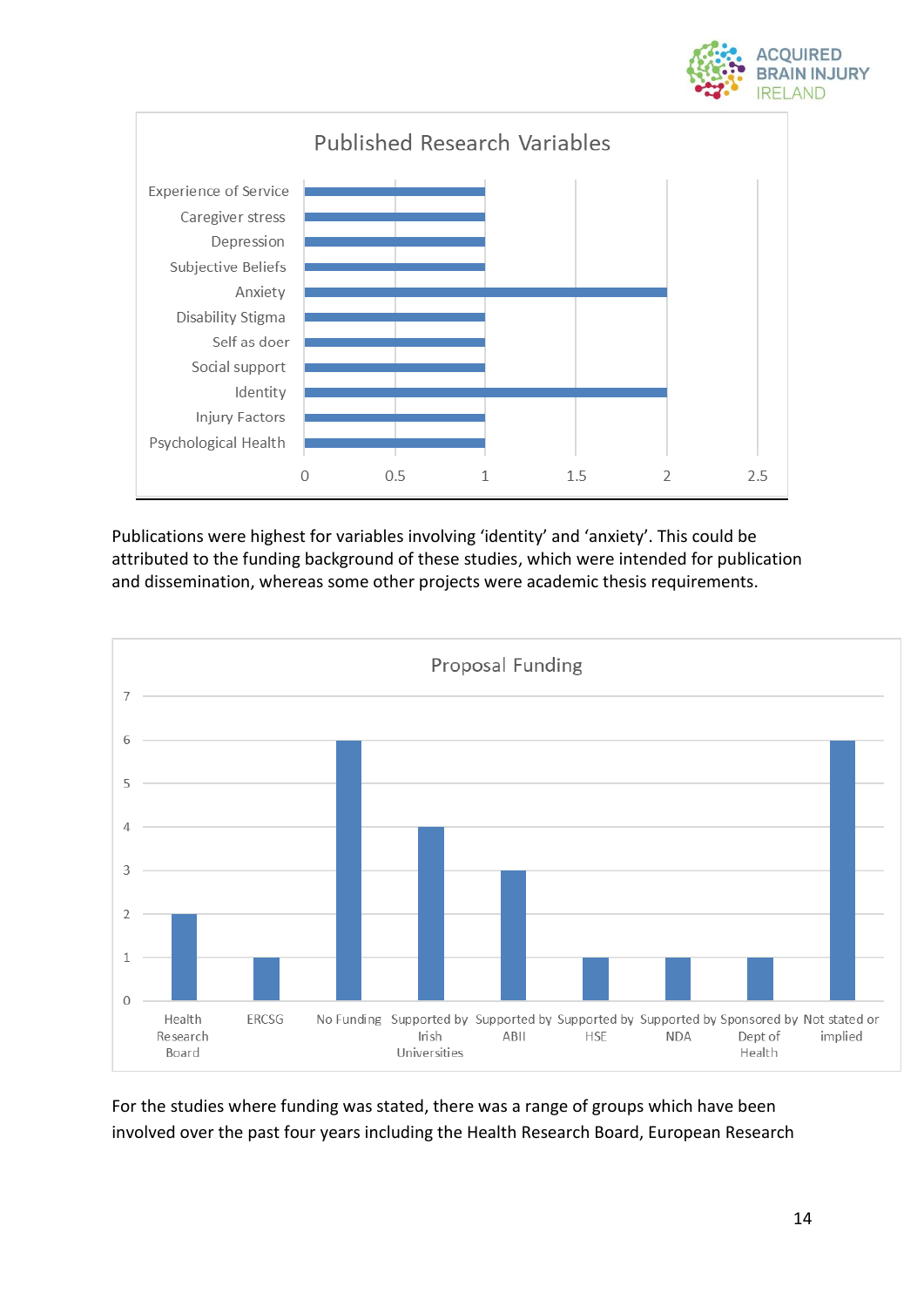

Council, Health Service Executive, the National Disability Authority, Department of Health, and a number of Irish Universities.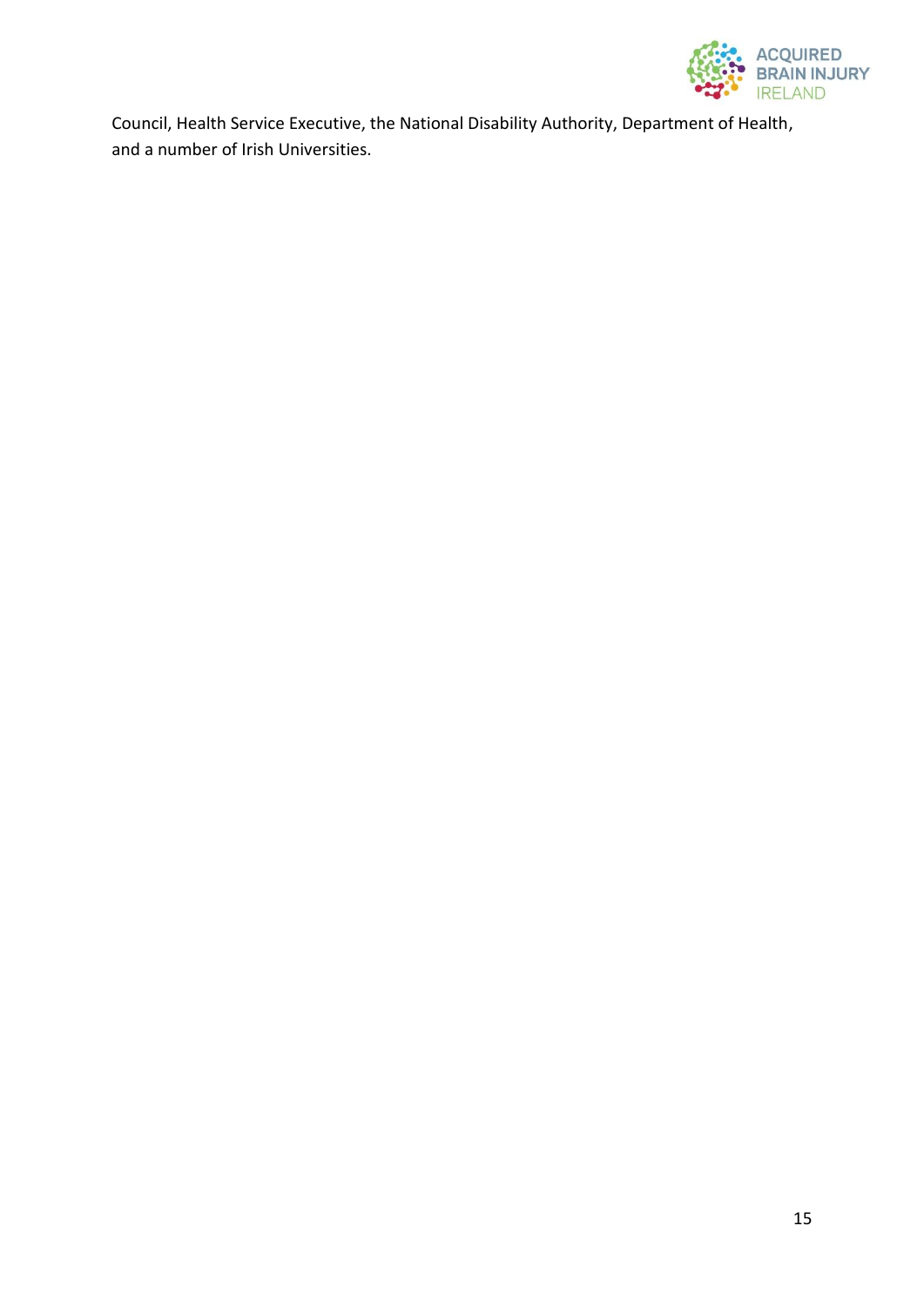

## **Section 4 Stakeholder Engagement - Analysis of Survey**

#### **4.1 Introduction and Methodology**

Based on the literature review, the original plan was to host a series of face-to-face meetings (World Café style) across the country with our range of stakeholders to include:

- People with brain injury
- Family members
- Acquired Brain Injury Ireland staff
- Clinicians and allied health professionals working in other settings
- Academics, researchers and students.

However, this plan was reviewed considering public health guidance following the Covid-19 pandemic and a decision was made to move the project online. The RPE team discussed and weighed up the ethical considerations of conducting the exercise during the Covid-19 pandemic, and what impact the concurrent adjustments may have on the equity and parity of data collection among carers, staff, clients and external stakeholders. The team also had an awareness of the dichotomy of maintaining a scientifically evidenced-based approach and having a rational and practical response to the unavoidable limitations that were imposed on the project by conducting such an exercise during a global health pandemic. Discussions also centred on the design of a potential qualitative research element, and practical considerations for conducting this either in person with physical distancing, or via telecommunications software such as Zoom. Following these discussions the team agreed to proceed with the project using a range of technology tools, acknowledging the limitations of the approach, and also reviewing the positive role that technology can play in projects like this by ensuring that they can progress to completion.

#### **4.2 Developing the Questionnaire**

Utilising clinical knowledge as well as the literature and scoping reviews as a framework, a questionnaire to examine research priorities amongst key stakeholders was developed. Before large scale circulation, an internal pilot project was run with people with ABI to determine the validity of the questionnaire. Their feedback resulted in amendments to the final version of the questionnaire. Using Survey Monkey software, we distributed the survey of 5 questions via our range of networks both internally and externally. The survey remained open for a month and a total 267 responses were received. This level of response rate superseded our original target of 100-150.

#### **4.3 Questionnaire Findings**

This section sets out the details of the findings of the survey question by question.

#### *Q1: Profile of survey respondents*

The first question of the survey asked the individual completing the survey to identify which demographic group they belonged to from the following categories: 'I have experienced a brain injury'; 'I am a family member of someone who has a brain injury'; 'I work in a service where I meet clients who have experienced brain injuries'; 'I work in a service where I do not normally meet clients who have experienced a brain injury but I would like to know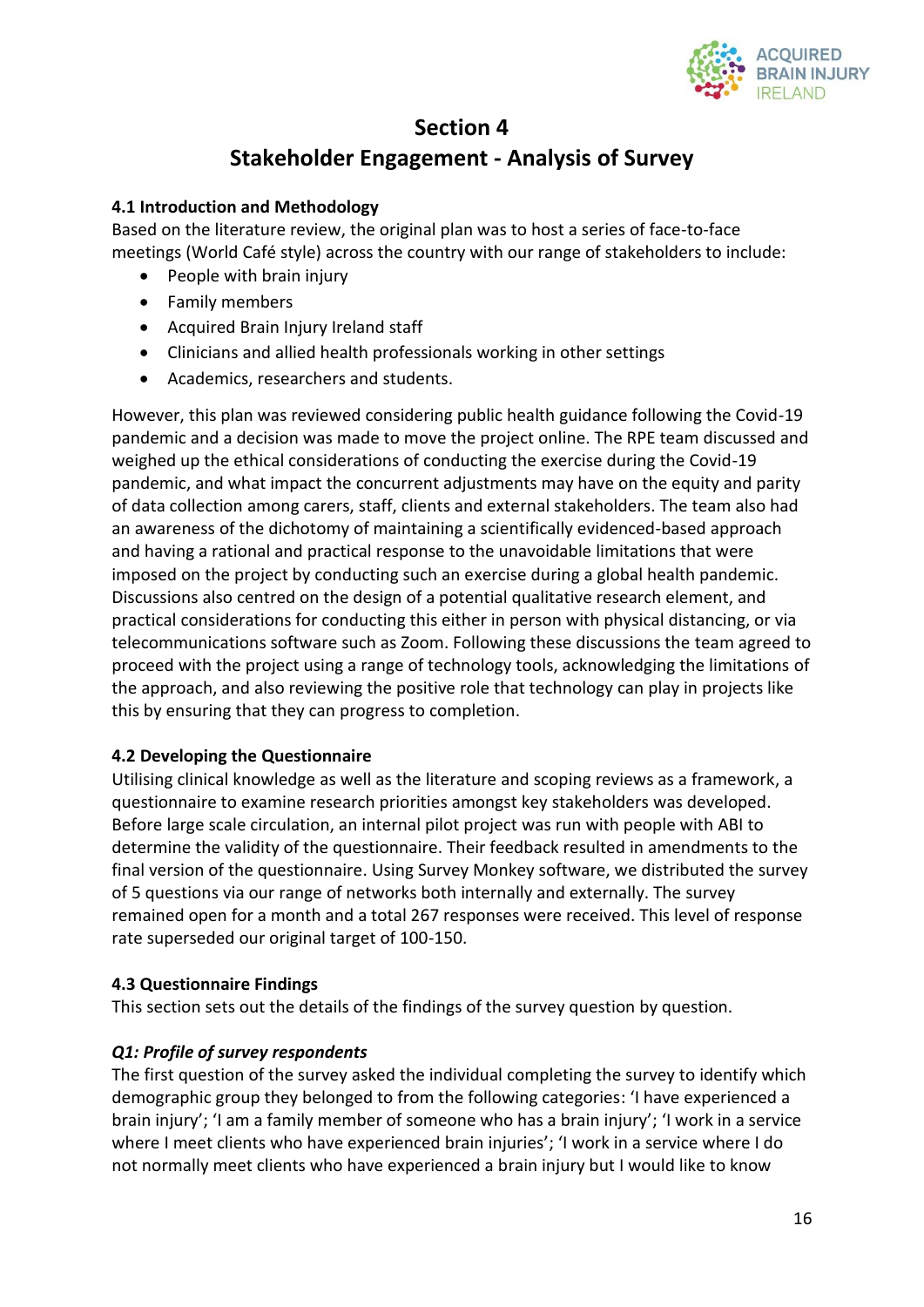

more about the area'; 'I work in research/academia'. In total 259 respondents completed Q1. The category with the highest response rate was those who work in a brain injury service (N=130, 50.19%), followed by family members of individuals with a brain injury (N=73, 28.19%), and individuals who have experienced a brain injury (N=46, 17.76%). A small majority of respondents worked in the field of academia (N=20, 7.72%), and in services where they did not typically encounter clients who have experienced a brain injury (N=11, 4.25%).



### Tell us who you are: Tick one of the boxes below:

#### *Q2: Priority setting by respondents*

The second question of the survey provided 5 predetermined possible areas for future research, and asked respondents to rate these in order of priority from 1 (highest priority) to 5 (lowest priority). The 5 research areas provided were developed through the pilot test, clinical input, and by identifying existing gaps within the organisation's research profile. The 5 research areas were comprised of the following:

- Access to rehabilitation services after brain injury
- Learning more about what rehabilitation works best
- Information or support for families and friends regarding ABI
- Understanding social issues pertaining to ABI
- Information for those involved in funding ABI services (what to fund and why?)

A total of 257 respondents completed Q2, with a relatively close spread in terms of priority ratings. The research area deemed as the highest priority was 'Learning more about what rehabilitation works best for brain injury' (M=3.71). This was closely followed by 'Access to rehabilitation services after brain injury' (M=3.51). Next was 'Information and support for families and friends following a brain injury' (M=3.01), closely followed by 'Understanding more about social issues pertaining to ABI' (M=2.86). Finally, 'Information for those involved in funding brain injury' was deemed as the least high priority (M= 2.00).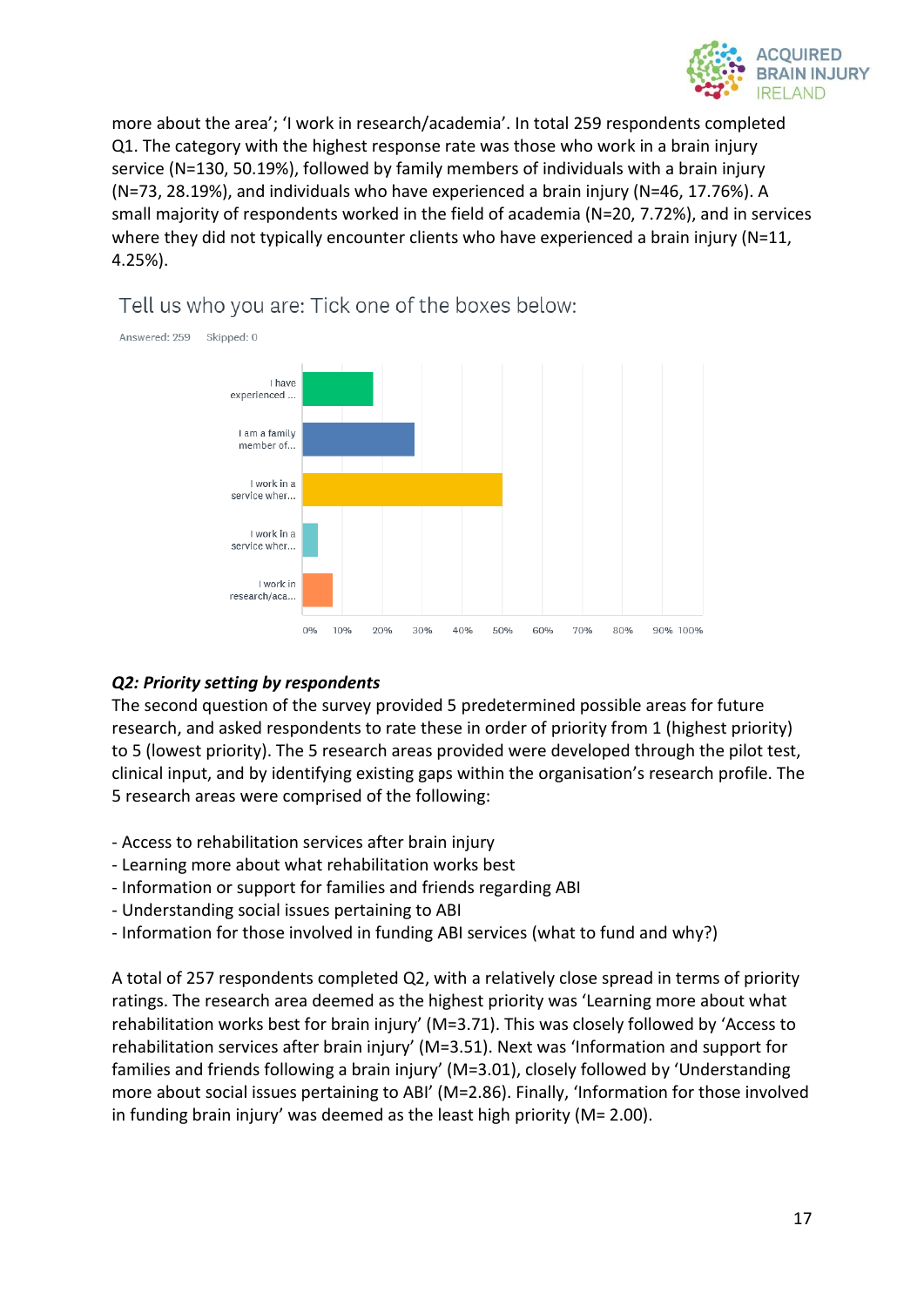

Below is a list of five possible research areas for Acquired Brain Injury Ireland over the next 5 years. Please rate them from 1 to 5 what order of priority you think these should be in. Click on the arrow and numbers 1 to 5 will appear. Click on your choice.  $1 =$  highest priority and  $5 =$  lowest priority



#### *Q3: Areas not included in the priority list*

Question 3 asked respondents via an open-ended question if there were any other areas not included in the priority list that they think would be very important for Acquired Brain Injury Ireland to research over the next five years. This included joint projects with other services/teams.

In this section, respondents were given the opportunity to answer in a written format and thus to expand on detail. As with question 2, the focus was areas of importance for Acquired Brain Injury Ireland research over the next five years. 55% of responses reflected the categories in Question 2 in the order of Access, Rehabilitation and Outcomes, Family, Social Issues and Funding.

The new areas identified were (in order of number of comments):

- 1. Living with an ABI
- 2. Diagnosis /assessment of ABI presentation and differentiation of diagnosis
- 3. Public Awareness
- 4. Employment
- 5. Residential
- 6. Child & Adolescent ABI
- 7. Mental Health
- 8. Prevalence

Regarding **Access**, pertinent sub-themes emerged which could be categorised into waiting list times, geography, and transition from acute to community services. The need for transport was identified particularly for rural areas. Respondents noted the need for research to examine the *"*discrepancies in access to services and waiting lists based on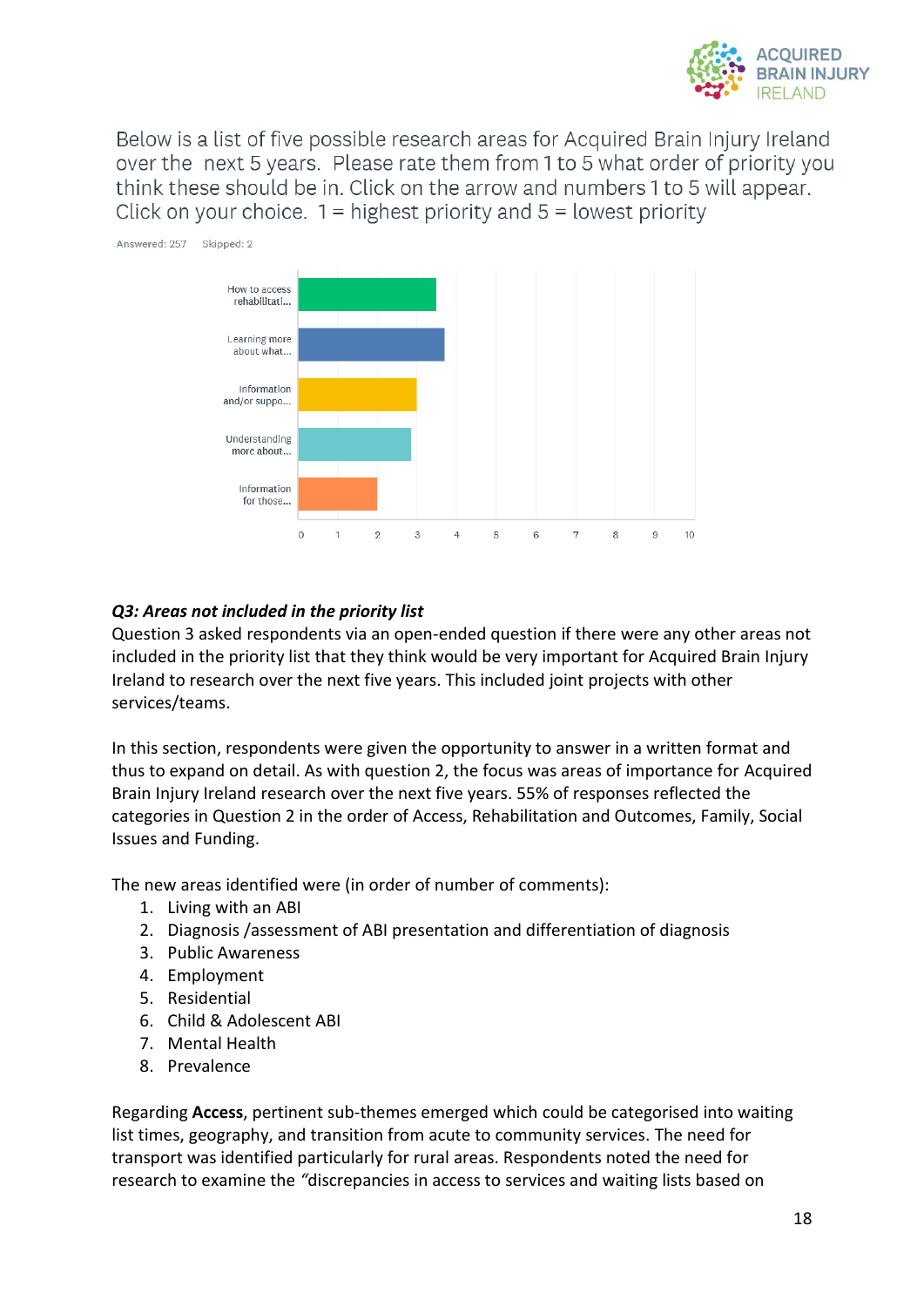

geography*"*. Potential solutions for further investigation were suggested such as "an online network", "audits of existing services, access to these based on geography", and "increasing neuro rehab services all across Ireland to meet needs of the population". There were references to "collaborations" between services for seamless transition of supports from acute to community and the need for "defined clear pathway of care and treatment". It was suggested that information was required both for professionals ("information for GPs and other medical personnel on the hidden impacts of brain injury") and clients/family ("send information home with patients on what services there are out there after a brain injury").

**Rehabilitation and outcomes** responses focused on multidisciplinary team (MDT) input and long-term outcomes. Comments referenced "Integrated care models", "review of community models of care", "what different types of therapy can improve or aid recovery" and "the value of community involvement". Specific professions were named: Case Management ('Role and impact'); Psychology ('Effectiveness of psychological interventions'); Neuropsychiatry ('Urgent' need); and Speech and Language ('The quantifiable benefits gained from an ABI specific and tailored speech programme'). Tailoring a rehabilitation programme was also reflected in many comments: "What's best to help survivors get back to age appropriate recovery not umbrella one fits all system"; and 'collaboration' between services. 'Advocacy' and 'community integration' were also deemed important. Other specific research topics included 'insight', 'motivation' and 'gender role' factors in the context of analysing rehabilitation outcomes.

**Family**-focused research was a popular theme. The topic areas ranged from 'education for family members/carers' to examining the 'longer term impact of brain injury on family members and carers'. There was also reference to looking at "how best to support children with a family member with a brain injury". 'Group support/social support' was mentioned and one particular comment stood out, namely "Impact on carers or family members lives: the hidden client?" There was also several references to relationships: "the impact of brain injury on marital and romantic relationships, sexuality."

**Social issues** can cover a wide range of research topics and this was reflected in the responses which referenced domestic violence, addiction and suicide. The majority of comments in this category related to addiction: "Addiction post brain injury- those that no longer abuse alcohol but show other compulsive behaviours"; "maximizing outcomes for those with prior addiction issues"; and "what effect is alcohol and drug addiction having on those who cannot be supported by our services due to these challenges?".

**Funding** suggestions included "research on the social return on investment in rehabilitation to show funders and the general public why it so important" and "the economic impact for those of working age, comparisons of effective response in another country such as community response pilot or better service provision".

**Living with ABI** covered a range of research suggestions from "Learning to live an every day life with an ABI - the ups and downs", "the area of loneliness", "capacity issues", "promoting quality of life and self-management" and the "effects of brain injury as the brain ages". Many of the responses referred to the "long term" impact and "adapting to life post brain injury".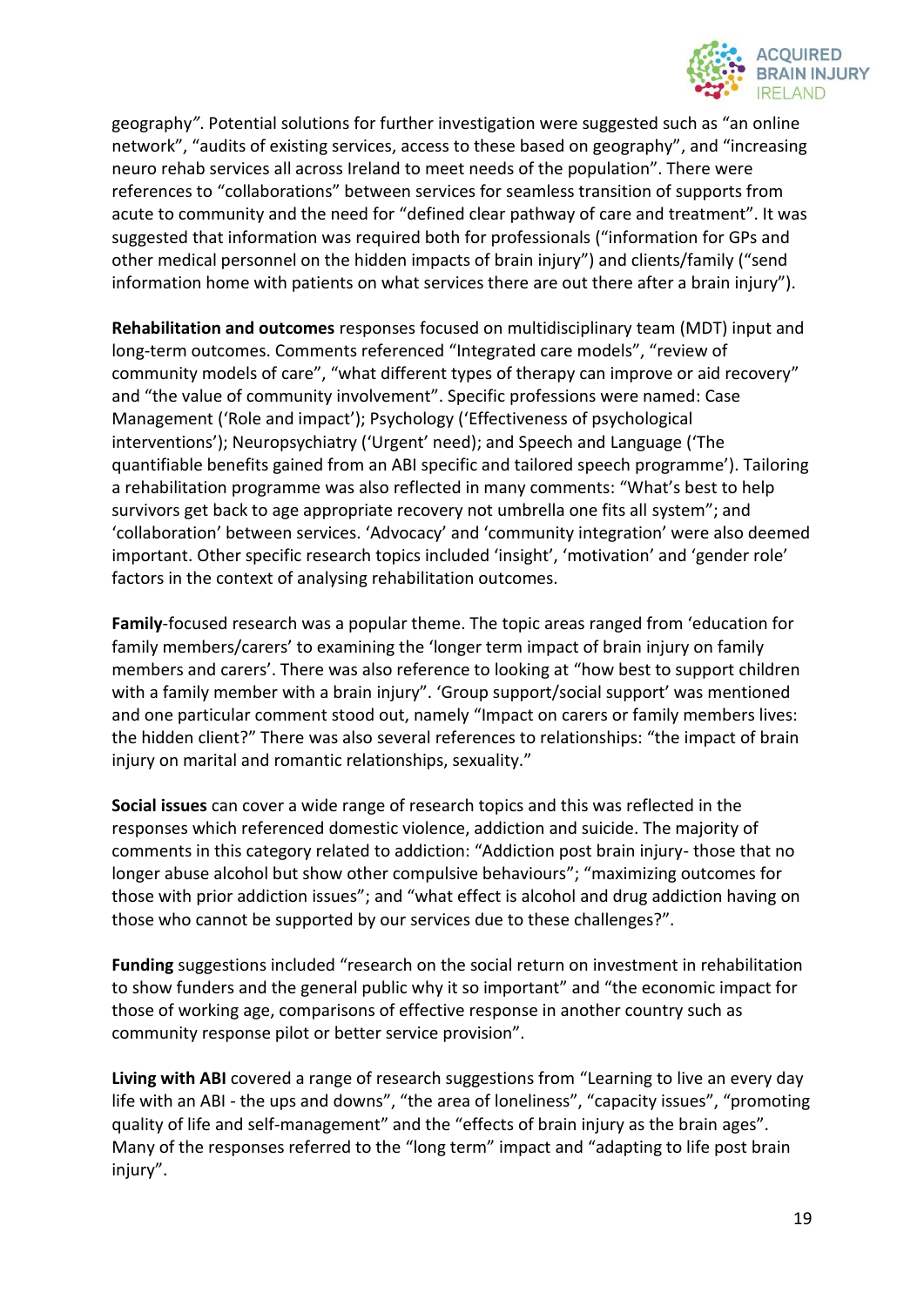

There were numerous comments that were grouped under a research heading of '**Diagnosis/assessment/related ABI presentations/differentiation of diagnosis'**. These included "concussion", "dementia", "brain injury due to rare diseases e.g. Central Nervous System Vasculitis (CNS Vasculitis)" and "disorders of consciousness". Brain injury due to 'Sport/amateur sport' was referenced in some comments. 'Misdiagnosis' and 'unusual effects of brain damage' were also highlighted for further research.

**Public Awareness** of brain injury garnered many comments in the context of "better awareness and knowledge" and "reduce stigma or mistreatment (i.e. education systems, socialising, political representation)". There was reference to "teach in school the impact of living with an injury". Comments also focused on "what it means in the long term for the person with the injury and their family / friends". There was also reference to the impact of Covid-19 this year: "ensuring society/those working with general public are aware about issues someone with an ABI may have on a daily basis i.e. access to public transport, travel difficulties, grocery shopping (during Covid-19 this may be particularly important - queuing for long periods of time, social distancing, one-way systems, wearing face masks)".

**Employment** was a popular theme and comments referenced "how brain injury effects access to employment". Respondents noted need for research on "dealing with returning to work for person with injury and their employer" and "the impact of vocational rehabilitation in brain injury in an Irish context". Financial aspects were also included in this theme such as "financial stress on survivors" and "opportunities for work type engagement and the facilitation of this by the rules surrounding social welfare payment entitlements."

The practical aspects of research on **Residential** issues were noted. Comments referred to the need for "independent living facilities" and "moving away from residential settings to proper households". It was suggested that there could be a "joint piece of work with Housing associations" and "step down facility" to support those with more complex needs or vulnerabilities. Another comment noted "the need to increase residential units throughout the country, the importance of multi-disciplinary teams working together to ensure the best possible outcomes….Need more state of the art facilities with clinical supports, transitional units, home care packages". The environment was also highlighted: "does the area they live in meet their needs, i.e. access to outdoor spaces (green spaces), safe spaces to relax and think, suitable access to public transport, suitable equipment at home."

Respondents highlighted the need for further research on **Child & Adolescent ABI**. This included comments on "rehabilitation" for child and adolescents, "inclusion in schooling", "specialist services regarding dual diagnosis". One respondent noted that there is a "service need" for this population.

There was specific reference to **Mental Health** in a number of comments. These referenced the need for a focus on this aspect of ABI and the need for "more mental health services" with specialty in brain injury.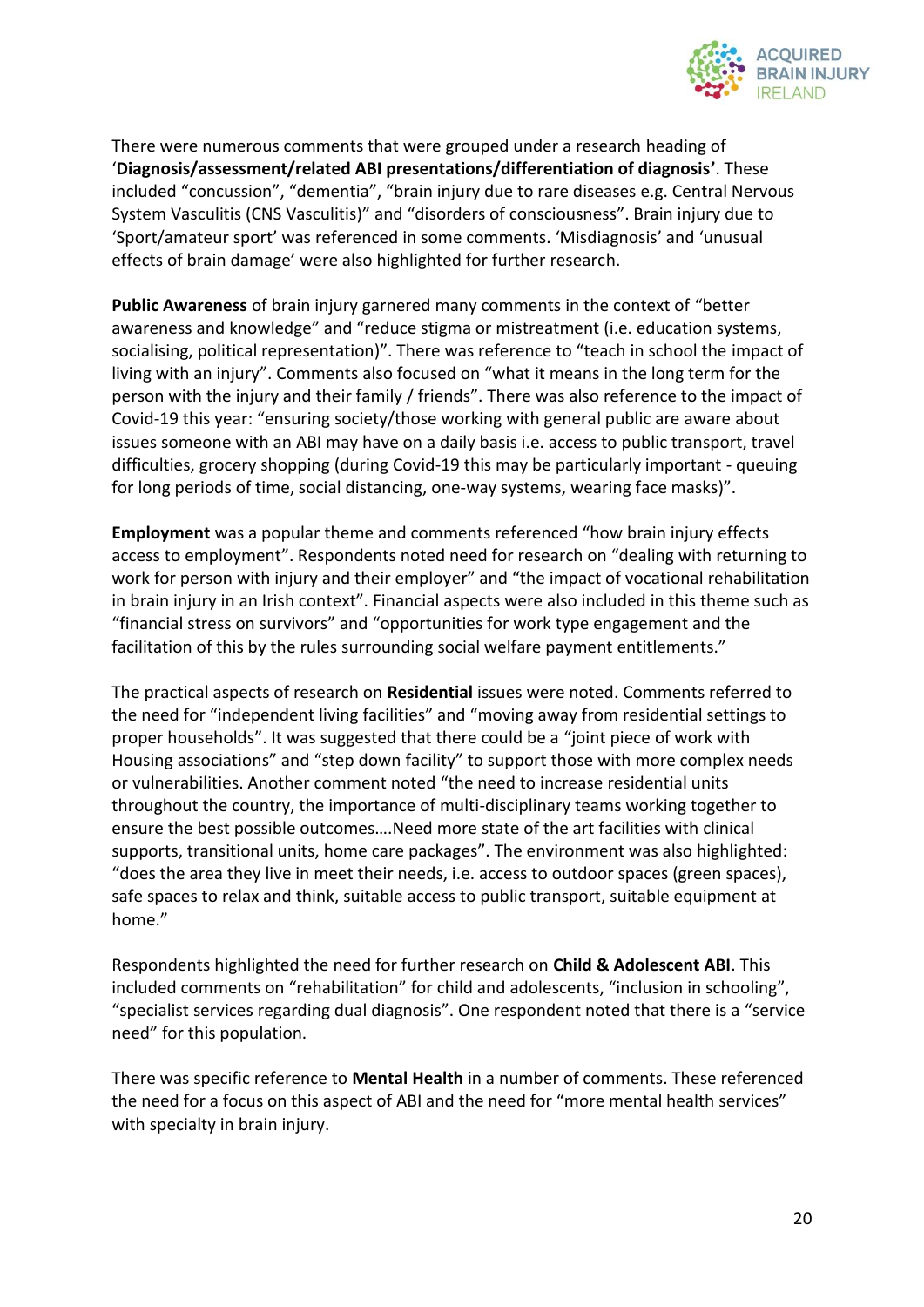

There was also reference to research on **Prevalence**, namely "up to date statistics on prevalence, rate etc of brain injury".

The volume of comments received in this section underpins the vastness of research topics that can be pursued in brain injury. It was very apparent through analysis of the comments that all stakeholders had a vested interest in research and some topics in particular were very close to respondents' personal experiences. In order to apply further cohesion in the context of prioritisation of qualitative information, the table below illustrates the themes with the related sub-themes.

| <b>Themes</b>                    | <b>Research focus subthemes</b>         |
|----------------------------------|-----------------------------------------|
| Access                           | Acute to community                      |
|                                  | Transport                               |
|                                  | Geographical equity                     |
|                                  | Pathway information                     |
| Rehab                            | Models of service                       |
|                                  | <b>MDT</b> roles                        |
|                                  | <b>Collaboration between services</b>   |
|                                  | Individualised programmes               |
|                                  | Specific factors impacting on outcomes  |
|                                  | Long-term effectiveness / best practice |
| Family/Carers                    | Education                               |
|                                  | Supporting children                     |
|                                  | Support groups / social support         |
|                                  | Relationships and sexuality             |
| Social issues                    | Domestic violence                       |
|                                  | Suicide                                 |
|                                  | Addiction                               |
| Funding                          | Economic impact                         |
|                                  | Social return on rehab investment       |
| Living with an ABI               | Long-term impact                        |
|                                  | Social access                           |
|                                  | Aging and ABI                           |
|                                  | Quality of life                         |
|                                  | Capacity issues                         |
| Diagnosis/assessment/related ABI | Concussion                              |
| presentations/differentiation of | Dementia                                |
| diagnosis                        | Brain injury due to rare diseases       |
|                                  | Disorders of consciousness              |
|                                  | Misdiagnosis                            |
|                                  |                                         |
| <b>Public Awareness</b>          | Inclusion and access                    |
|                                  | Reducing stigma                         |
|                                  | Long-term impact of brain injury        |
|                                  | Education from school age               |
| Employment                       | Vocational rehabilitation               |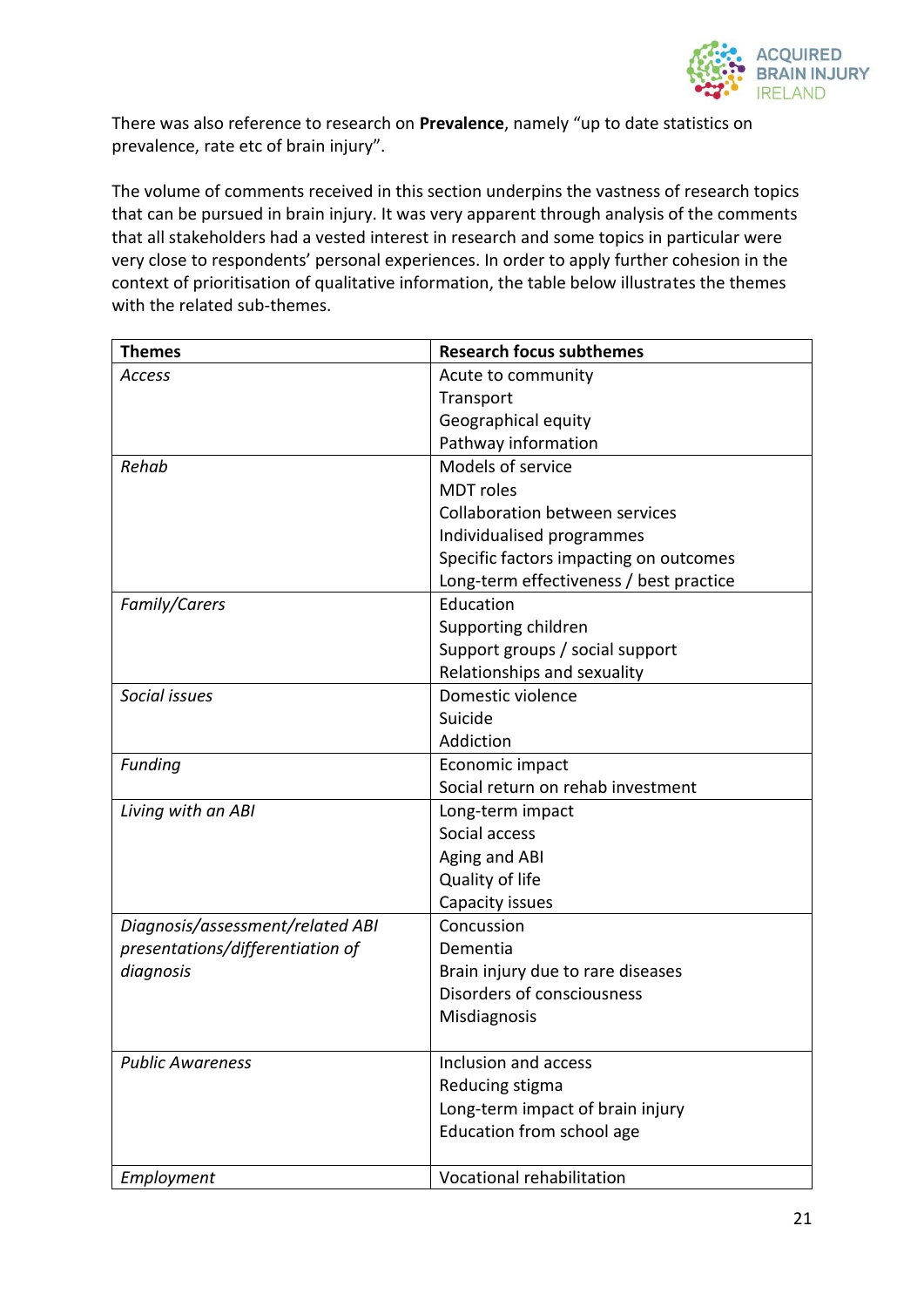

|                        | Staff member and employer support<br><b>Financial aspects</b>                                                                             |
|------------------------|-------------------------------------------------------------------------------------------------------------------------------------------|
| Residential            | Transition from residential to more<br>independent settings / step down option<br>Environmental aspects<br>Work with housing associations |
| Child & Adolescent ABI | Rehab effectiveness<br><b>Educational support</b><br>Dual diagnosis                                                                       |
| Mental health          | Access to specialist mental health                                                                                                        |
| Prevalence             | Up-to-date statistics                                                                                                                     |

#### *Q4: Prioritising one research question in the next five years*

Survey respondents in Question 4 were asked in an open-ended question to indicate what one research question they want answered in the next five years. There was a very wide variety in the responses which we categorised into 12 themes. These themes covered the following areas: technology; brain injury and later life; impact of ABI; employment and vocational training; support for family carers; role of acute care and the National Rehabilitation Hospital; role of rehabilitation; neuro-rehabilitation policy; services and the pathway; funding for services including value for money; data on ABI and diagnosis. 3 of the 12 themes stood out from the others with the highest number of responses. These were the impact of ABI, the role of rehabilitation and the pathway/services themes.

In response to the 'impact of ABI' theme, numerous issues were outlined by the respondents. In general, the responses were related to the impact of brain injury on the person, such as on their relationships, behaviour and mood, and communications. Many questions were raised around the longer-term impact of the brain injury, what does the future hold, families making life-long adjustments, and the stigma and exclusion experienced by people with ABI. One respondent wrote:

"We are saturated with TV programmes that lead you to think that after a brain injury that in time life goes back to normal, but it doesn't. It is life before and life after. We need to know the lasting impact on survivors and families."

The 'role of rehabilitation' theme also raised a wide range of research questions. Many related to the need to learn more about what rehabilitation interventions deliver the best outcomes for brain injury. Specific services were mentioned including psychology, occupational therapy, and physiotherapy. Related questions about how to motivate the person to engage in rehabilitation (especially for those lacking insight) and when is the best time to start/stop rehabilitation were also raised.

This question from a respondent sums up this theme very well:

"What factors best promote recovery, rehabilitation and progression after a brain injury (including timeframe, strategies, supports, well-being, fatigue management etc...)?"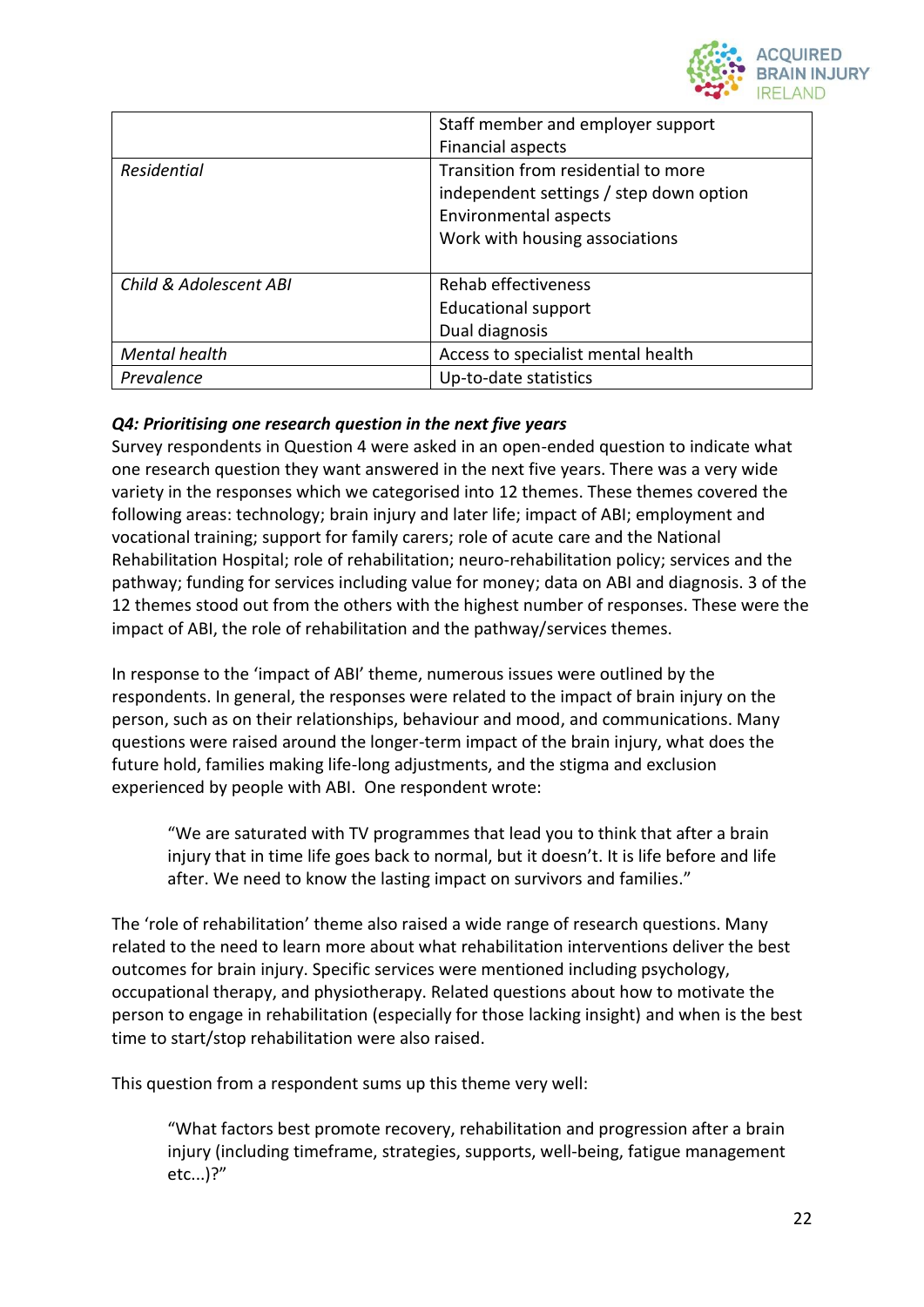

The third most referenced theme is related to research on services across the pathway. Many respondents refer to the limited services, regional differences and waiting times for services across the pathway. Questions here relate to why ABI services are not as well developed or funded as other specialist services in Ireland, how to navigate the brain injury services in Ireland, and the optimal integrated national pathway and approach to care from the acute hospital to re-integration in the community. One question helps to summarise the large volume of responses in this theme:

"Will brain injury services be more accessible to all parts of Ireland in 5 years' time?"

Important research questions were raised across the other 9 themes. Of these, 3 themes emerged as the next most populated ones. Employment issues for people with brain injury were highlighted, and questions were included about the opportunities for people with ABI to find employment, and the role of vocational rehabilitation in supporting people to engage in meaningful occupation. Under the theme the role of the National Rehabilitation Hospital (NRH), questions related to why there is a lack of beds in the NRH, why are waiting times so long, and why there are no regional NRH-type beds.

The third theme on 'funding services/value for money' (which relates directly to another theme on data on ABI) raised some challenging research questions around how we argue for investment in community rehabilitation services. How are we demonstrating that our services are value for money? There is a need to provide evidence that we are producing better outcomes for people with the investment, and evidence to show how we reduce dependency on services in the longer term with upfront investment. Questions also related to cost-effectiveness of various rehabilitation services. The questions around data relate to this theme and included, for example, "Where is the data on rehabilitation need nationally?" There is an urgent need for data on the number of cases of ABI in Ireland with a breakdown according to gender, age, incidence rates, at-risk groups, untreated ABIs, e.g. in the prison population, and the causes of ABI.

In summary, this question raised a wide variety of response but there are clear issues coming to the fore for our stakeholders.

#### *Q5: Involving people with ABI and family members*

Survey respondents were asked in an open-ended question to indicate what could be done to facilitate the involvement of individuals with a brain injury and their families in research, aside from as research participants. In total there were 177 responses for this question, which we categorised into 10 diverse themes. These themes covered the following areas: Education and Training; Accessibility of Research and Advocacy; Family and Carer Support; Social and Peer Connection Opportunities; PPI Approach; ABI Supports; Vocational Opportunities and Employment; Ethics; Access to Services; and Societal Level.

In particular, 3 of the 10 themes were discernible from the others in that they comprised the majority of responses. These were: Family and Carer Support; Social and Peer Connection Opportunities; and PPI Approach. An underlying phenomenon which emerged across the data was a tendency for comments to focus on how supports could be provided,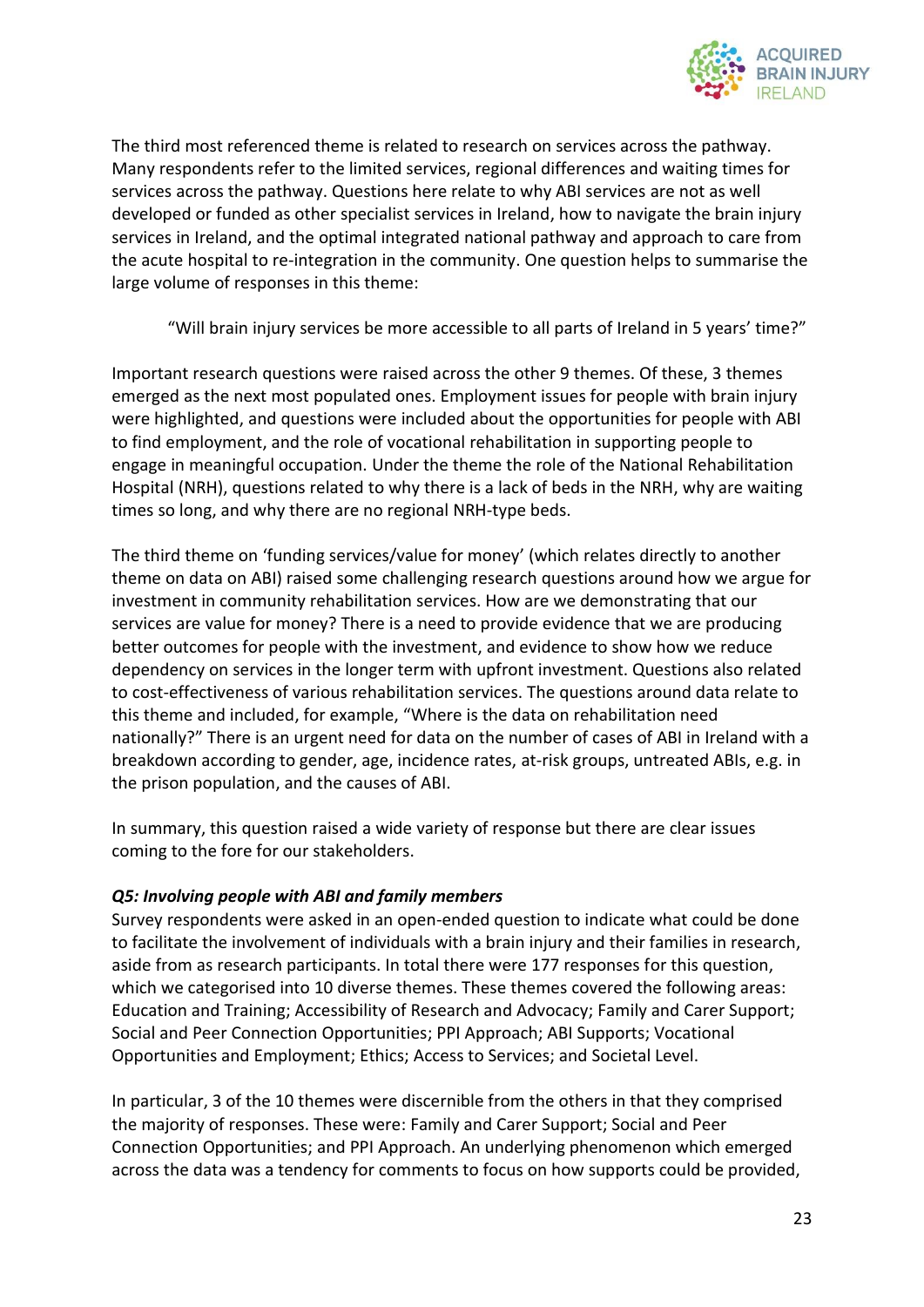

as opposed to how involvement in research could be facilitated. As a result of this, the theme of 'Access to Services' was the largest of the other 7 themes, and highlighted ideas for access to services including: Improved communication between hospitals and outpatient rehabilitation services; Provision of information; Fundraising and awareness; Expansion of services into more regions; and long-term support for those with a brain injury. This perhaps highlights the necessity for ongoing service development, and may also suggest that the structure of the question could have been reviewed to ensure that it clearly reflects the desired information.

'Family and Carer Support' was one of the strongest themes which emerged when reviewing the data. Generally comments across this theme were quite congruent, and focused on: 'online supports and connection opportunities'; 'in-person family support groups and peer support'; 'provision of information and knowledge for carers and family'; 'wellbeing and mental health of carers'; and 'research on the impact of the family unit due to a brain injury'. There was a general sentiment that carers who were better informed at the initial stage, and who had access to a network of professional and peer supports from an early stage, would be more adequately equipped to deal with the impact of brain injury, and also to engage in research opportunities:

"To support and give families and people living with brain injury the skills and information and opportunities to become their own advocates"

"knowledge for family and carers with encouragement to be aware of and be involved in research from beginning."

'Social and Peer Connection Opportunities' was another theme which was very strongly represented in the data. Once again, comments regarding this theme were relatively consistent, focusing on social groups for those with brain injury to support each other and share knowledge, opportunities for people to meet, engage and collaborate on ideas regarding research (e.g. workshops, forums), using social media to link with peers and empower them to become involved in research, and practical suggestions for involvement in research (data collection, hosting focus groups). A very optimistic and energetic approach towards involvement with research was particularly evident across this theme, with a general sense that bringing people together to support each other, providing them with appropriate information and knowledge regarding brain injury and research methods, and allowing them to work collaboratively on research was the optimal approach. This was conveyed in a number of responses from different participants, two of which you can see below;

"Reaching out to them through social media and other networks to empower them to speak out, attend focus groups, educate them and learn from them."

"Increasing friendship / sense of connection/community: Peer mentor / buddy system where new clients are paired up with clients who have been using the service more often ……. Research assistant work such as data collection (perhaps with assistance from an RA). Assistant moderator roles for focus groups / involvement in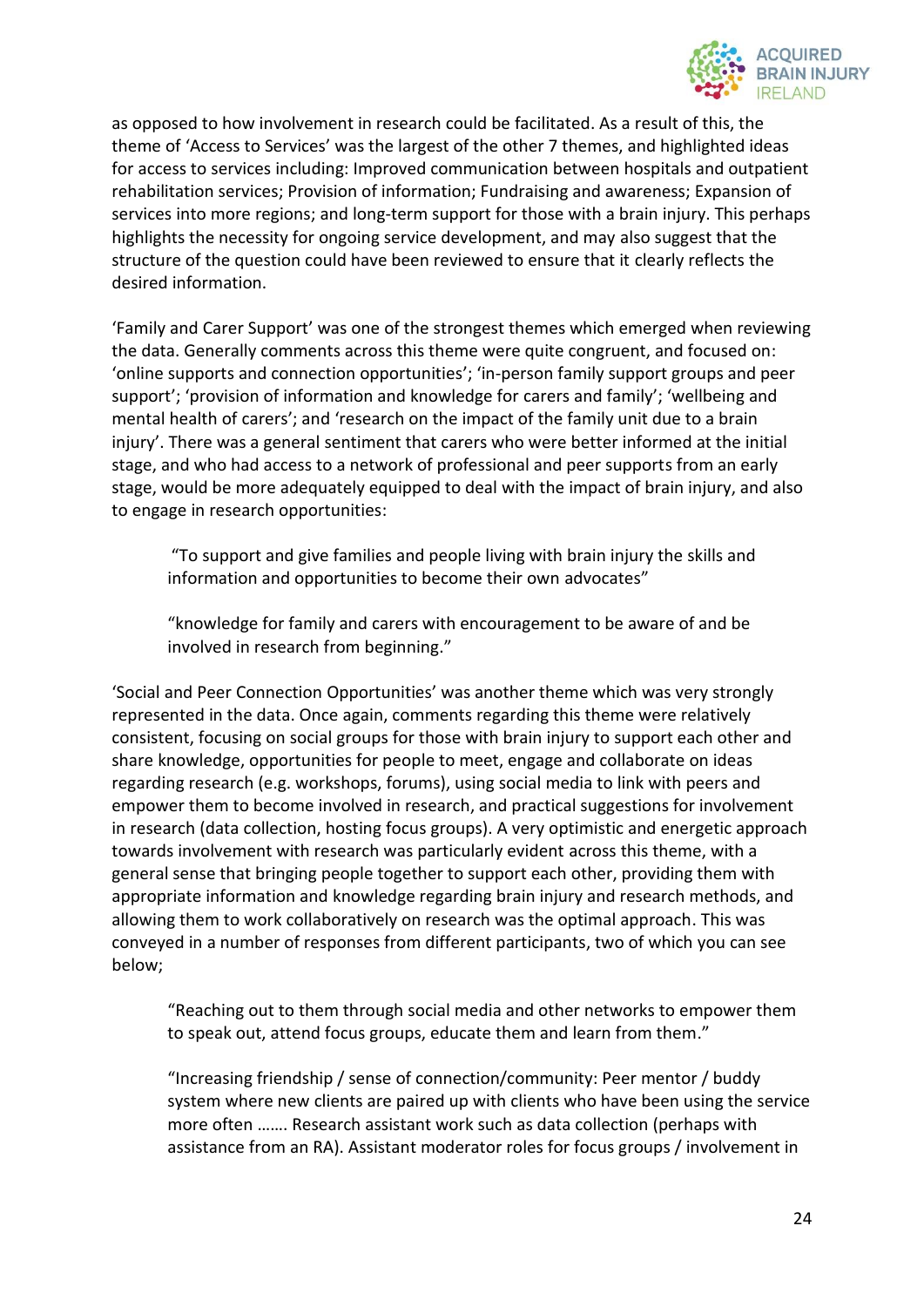

structured interviews. Co-organiser (again, with assistance from an RA if necessary, for example) of social groups outside a clubhouse /day service setting."

Using a PPI approach to include key stakeholders in research was another theme very strongly represented in the data. There was a noted enthusiasm towards engaging those with a brain injury and their family/carers in research, with most comments touching on similar suggestions. Comments in this section tended to focus on: development of advocacy and empowerment; starting at the local level; input from key stakeholders at the initial stages of research; having key stakeholders involved as active members of the research team; including participation in research design; data collection and analysis; and presentation of research findings.

"Use a PPI approach. Have a panel of experts, individuals with ABI, family members and professionals who act as co-researchers at all stages of the research stage. All get provided with training to conduct research. Opportunity to inform the process. All on an equal footing. Introduced by first name only, not job title."

"Empowering people/families to use evidence-based advocacy (e.g. highlighting and advocating for translational research, identifying meaningful research questions), involving them in research design (accessibility etc.), involving them in dissemination of findings (e.g. putting findings into practice and figuring out how to do this, almost back to advocacy again), enabling them to lead on advocating for associated social or policy changes."

Across the other 6 themes, many useful ideas for involving key stakeholders in research were also put forward. The theme of Education and Training focused on the provision of training opportunities for ABI survivors and carers, to provide them with information, and help them to develop the appropriate skills to cope with the impact of brain injury, and work towards rehabilitation goals. Following on from this, another theme focused on increased opportunities and skills training to support those with a brain injury to return to employment or begin other vocational opportunities.

The theme of accessibility and advocacy focused on ways to make research opportunities and the dissemination of research results more widely available to key stakeholders. Suggestions comprised of providing more information to key stakeholders, as well as providing more online and in-person peer support groups to allow key stakeholders to discuss research. One smaller theme looked at whether key stakeholders could be included in the ethics process of research projects, to ensure they have an opportunity to input into research which has been submitted for ethical approval. Another minor theme discussed opportunities for engagement on a more societal level, with a focus on increasing awareness of brain injury among the broader public, collaborating with the media, and creating a platform for greater inclusion of those with a brain injury in wider society.

To summarise, while it is evident that a multitude of different themes were present in the data for this question, it is also clear that several issues were presenting more consistently throughout the data, in particular: Family and Carer Support; Social and Peer Connection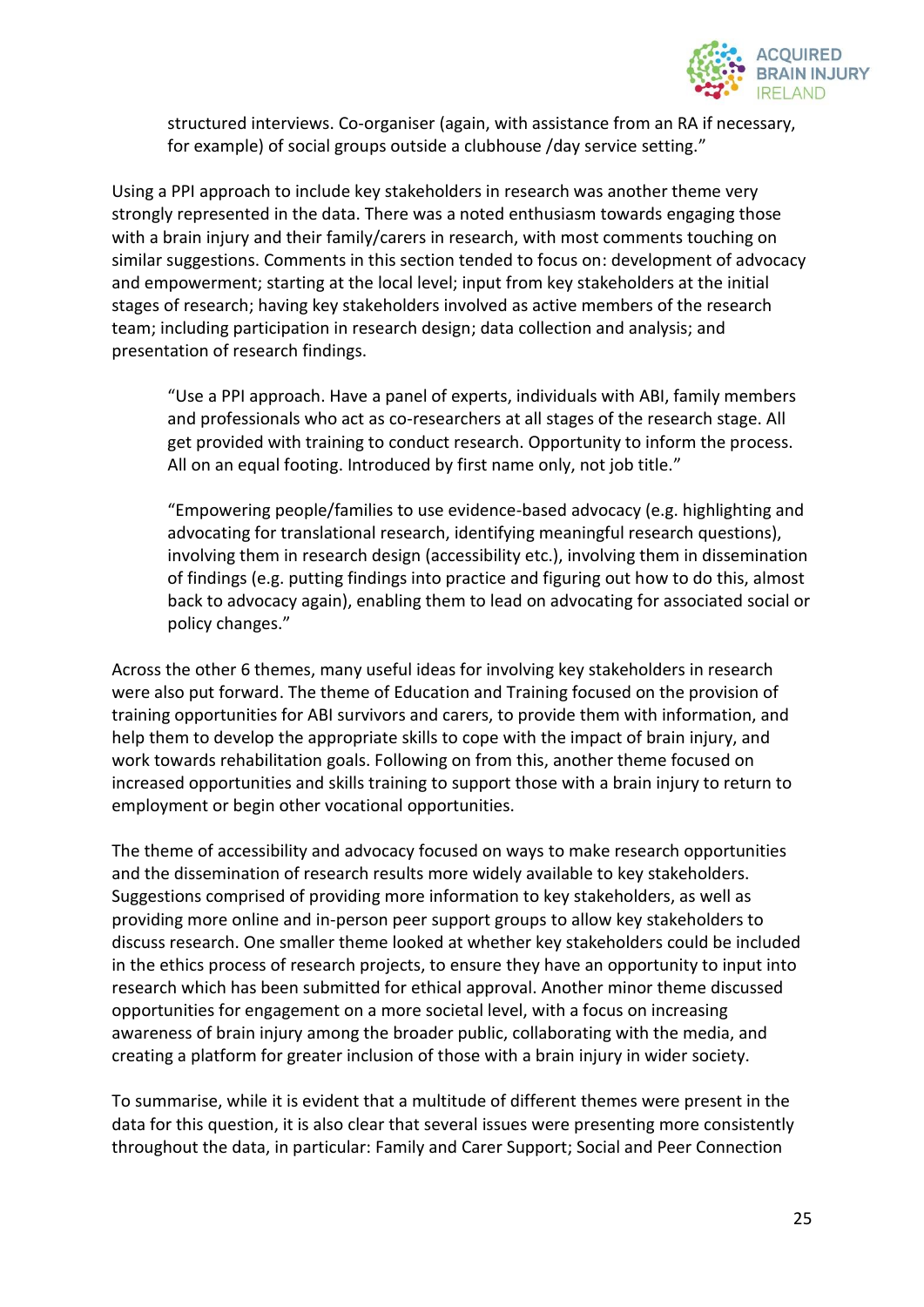

Opportunities; and the use of a PPI Approach. Smaller themes also presented many useful insights and added to the richness of the overall narrative.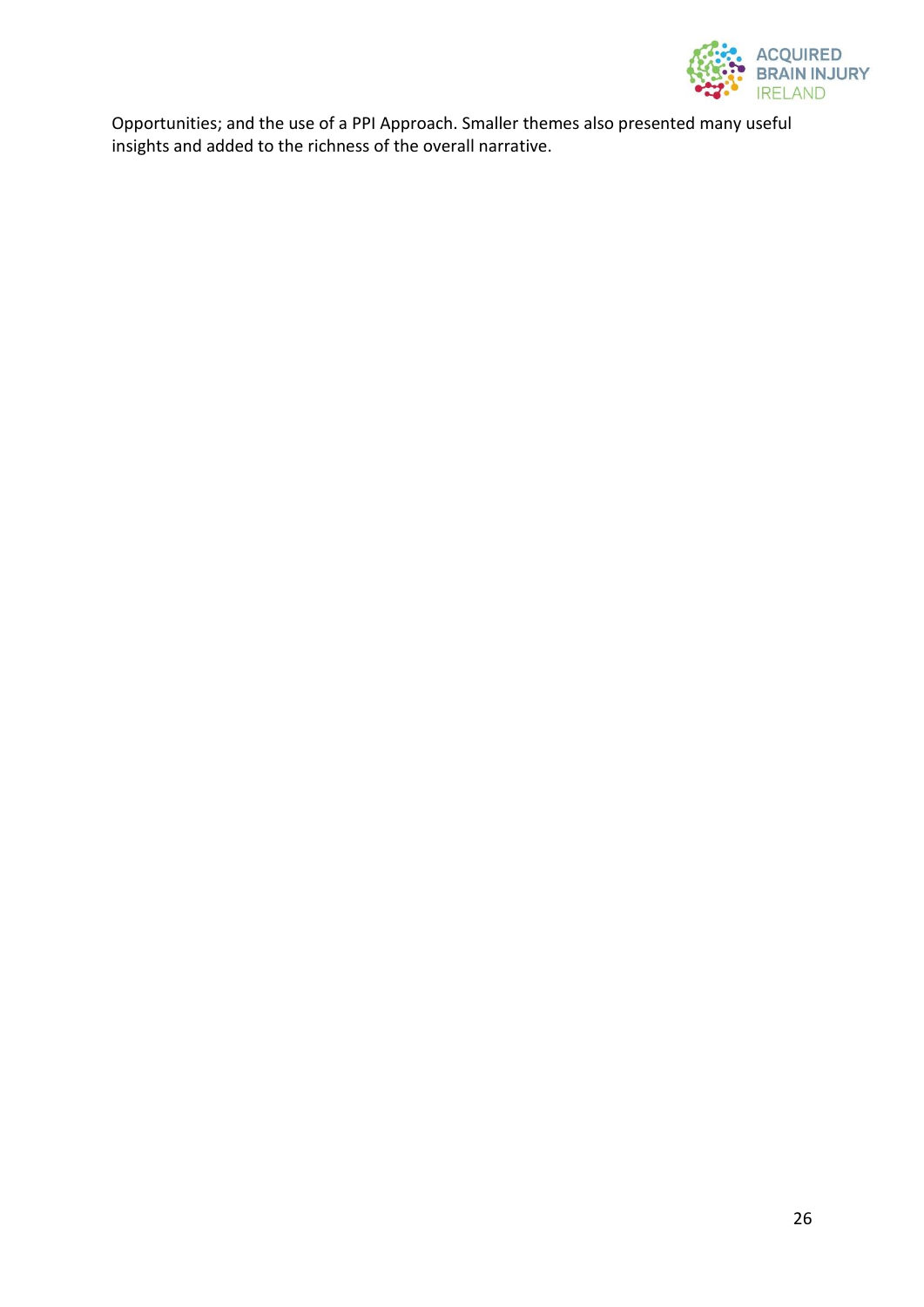

## **Section 5**

## **Building Consensus and Validating our Priority Themes**

#### **5.1 Introduction**

Following on from the questionnaire analysis, the team engaged in a consensus building exercise to set out the priority themes from the significant levels of data that emerged. This process drew from concepts utilised in the Delphi method (Iqbal & Pipon-Young, 2009). The team engaged in further thematic analysis and a distillation of the multiple themes and subthemes that had emerged in the data. We began by individually creating a set of visuals and charts and then collectively creating a set of charts to agree on the themes using a consensus approach.

#### **5.2 Validating the Consensus**

After the consensus building exercise was completed, we had some further one-to-one engagement with clients and family carers, using remote technology to validate the consensus. Application of the triangulation strategy to address validity underpinned this procedure (Carter et al, 2014). In total, we engaged with 6 people, 4 clients and 2 family members. During the engagement, clients and family members were asked to give their overall reflections on the priority themes, identify if something was missing from the priorities, or if something should not be included on the priority list.

From the feedback, the research priorities that we had arrived at through the consensus building was viewed as being accurate, relevant, and inclusive. Nothing was identified as being missing, and nothing was identified that should not be included in the priorities. Many of the respondents highlighted how positive it was to see that people with brain injury and their families were placed at the centre of the process, and that they would be playing an active role in the organisation's research processes.

Some clients and families talked about the lack of access to services and the need for a clear brain injury rehabilitation pathway. They talked about how important it is to improve the experience for the person with brain injury and their family. Many spoke of their difficulties in getting access to timely services and about experiencing waiting lists for all services, including in-patient and community neuro-rehabilitation. Others also spoke of the vital role of public awareness for brain injury and the reality of living life with an ABI.

It is acknowledged that our research has a role in play in producing the evidence around these experiences for people with brain injury and their families. It is also important to identify the broader role of the organisation in engaging in policy advocacy and awareness raising, and to highlight these issues to political, policy and public stakeholders. Our current Strategic Plan lists 'Creating public awareness and influencing public policy' as one of its strategic priorities for 2020-2024. Therefore, while research has a role, it was agreed that the broader strategic priorities of the organisation are critical to bringing about the change that families are seeking.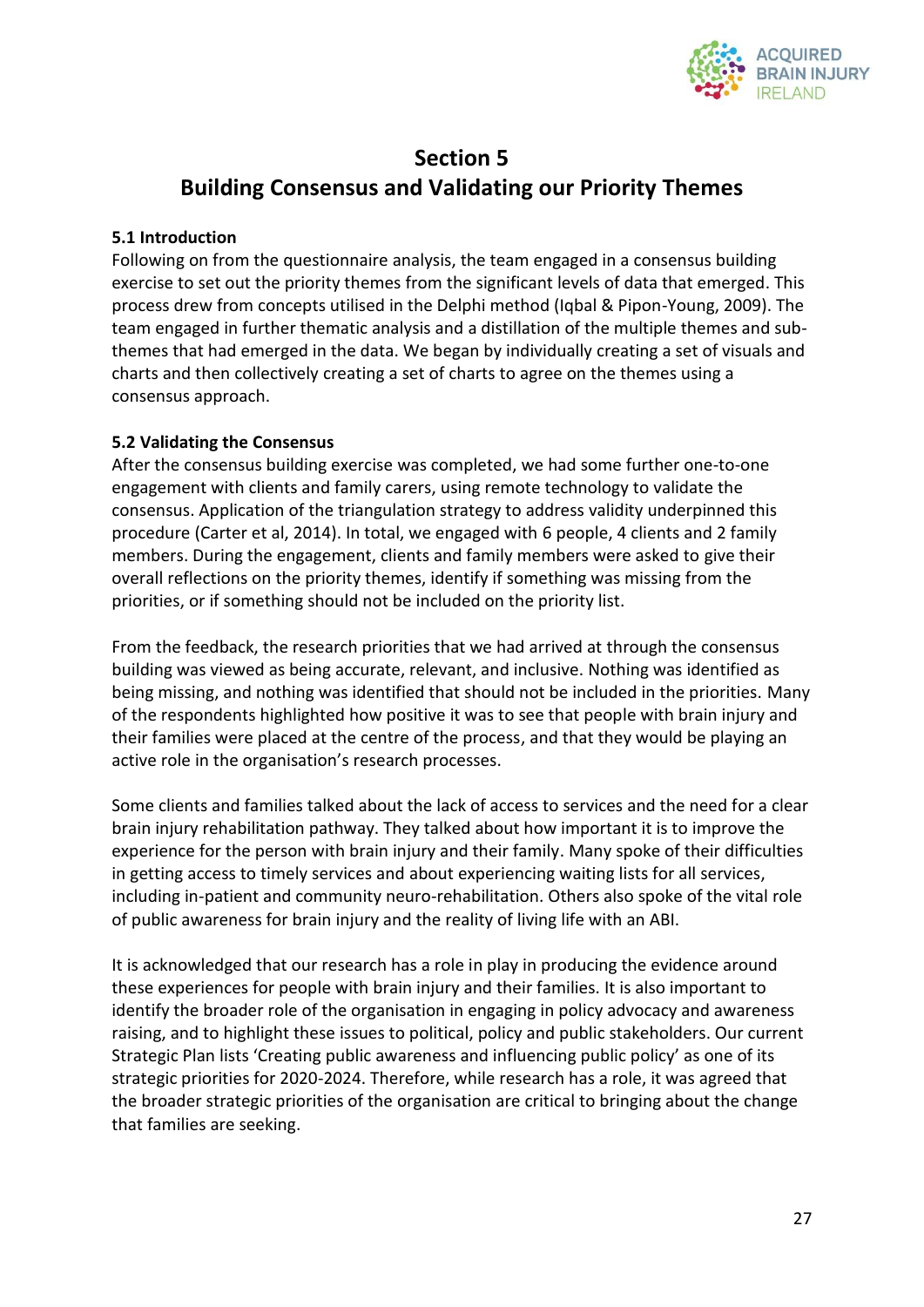

The feedback also indicated that it is important to make it clear in our communication that all the themes are of equal importance and are closely interlinked. In addition, it was highlighted that communications about the research priorities must be accessible and inclusive, using graphics and pictures alongside the words.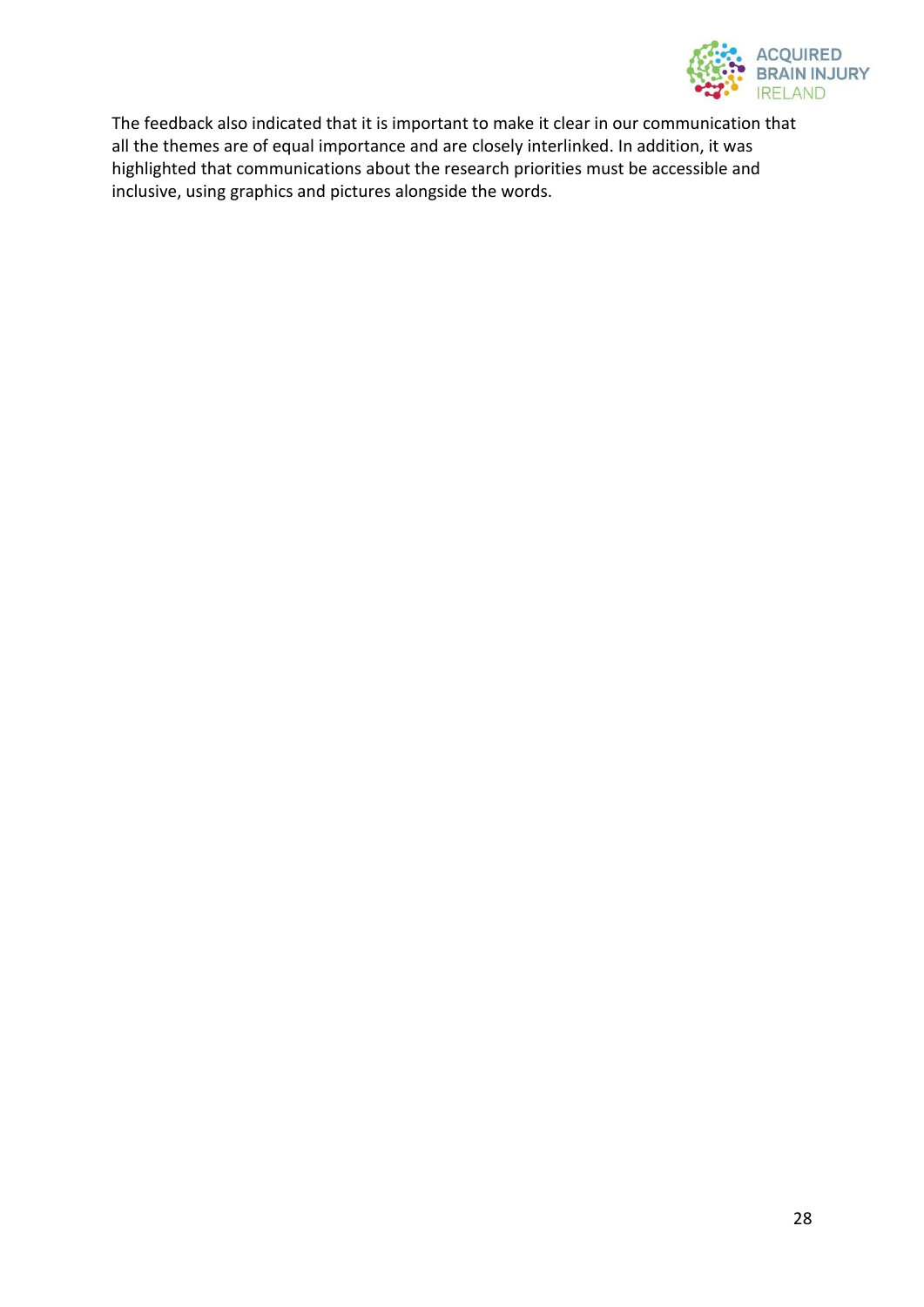

## **Section 6 Our Research Priorities 2020-2024**

#### **6.1 Involving People with Brain Injury and their Families**

In setting out our research priorities, there was a recurring theme through all stages of the process: the need to put people with brain injury and their families at the core of our research work. It was identified that this group must play a vital role not only as active research subjects, but that they should influence and be involved with the research project from the design stage right through to the delivery and communication of research results.

Therefore, our research priorities have placed people with ABI and their families at the centre (see Table 1). We are highlighting our commitment to working with people with ABI and their families, our major stakeholders, at every step of the research process. The research projects we support will have to show evidence of their PPI plan, and give assurances to the REC that they involve people with ABI and their families at every stage of their research proposal. The PPI plan will form a crucial element of the research ethics application.

#### **6.1 Priority Research Areas**

Having completed all stages of the project, the following four themes have been agreed and approved by the organisation:

**Theme 1:** Effective rehabilitation.

**Theme 2:** Access to brain injury services and the rehabilitation pathway.

**Theme 3:** Impact of brain injury.

**Theme 4:** Facts and figures.

It is important to note that there is no ranking across the four themes and that they are all interlinked. These themes are now a core part of our research work during this strategic phase of our organisation. In Table 1, below, we highlight the four priority areas and place people with ABI/families at the heart of those priorities.

Under the first theme, **effective rehabilitation**, we want our research to help us improve our knowledge and understanding of what constitutes effective rehabilitation for the person with brain injury. This includes areas of research on the role of the interdisciplinary nature of neuro-rehabilitation; the nature of the expertise and specialist clinical knowledge; developing core outcome sets and improving our understanding of outcome measurement tools; and specific interventions in all the clinical therapy areas including psychology, occupational therapy, social work, physiotherapy, speech and language therapy, and case management.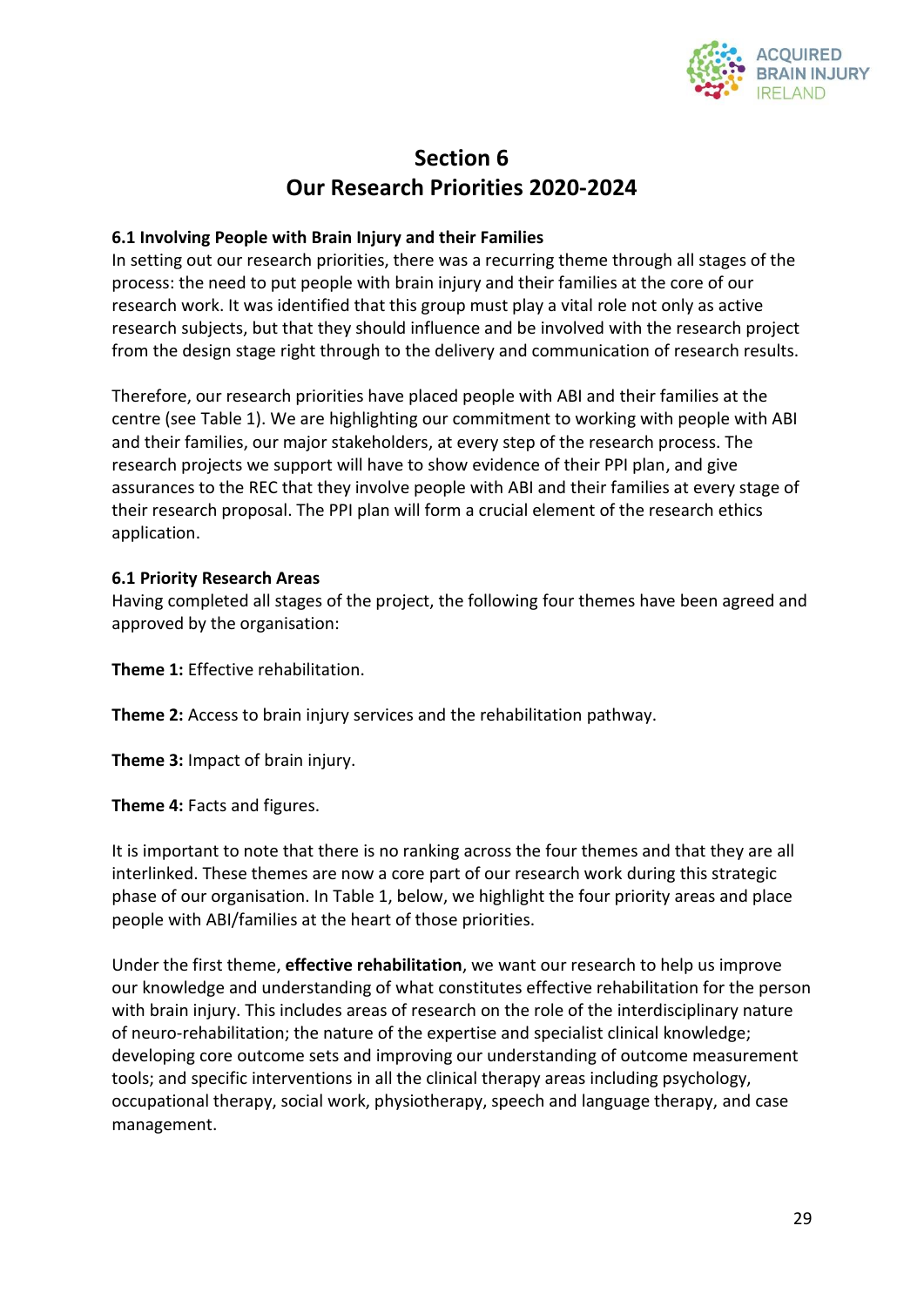

Under the second theme, **access to brain injury services and the rehabilitation pathway**, we want the research we support to help us to understand how we can improve access to rehabilitation services, and to build a comprehensive understanding of what constitutes an effective rehabilitation pathway in an Irish context. This includes finding ways to address the gaps in rehabilitation services; examining the regional and geographical differences; developing models of service based on need rather than on 'luck' or postcode lottery; the impact of waiting times for services on the rehabilitation outcomes and the reasons for waiting times; the role played by technology (hi-tech and low-tech) in improving access to services; improving our understanding of the range of community services, in particular living arrangements for the long term; and researching the rehabilitation pathway in an Irish context.

The third priority is **the impact of brain injury**. We want our research to tell us more about the impact that having a brain injury has on the individual, their family, and participation in our society in general. This includes areas such as:

**Individual impact:** mental health, communications, relationships, behaviour; mood; the long-term impact including ageing with an ABI, loneliness and isolation; and quality of life.

**Family impact:** examining how to make lifelong adjustments; the need for information, education, training and support; and mental health.

**Impact on participation in society:** community integration; access to employment opportunities; increased public awareness; transport and housing.

The fourth and final priority focuses on the **facts and figures** around brain injury. We want research to provide data and information on the brain injury population in Ireland, to quantify their needs and make a case for investment in the necessary services across the country. There are currently many gaps in the data on brain injury in Ireland, and we need that data to prove the needs exist. We want to have data that looks at the cost effectiveness of rehabilitation services, as well as value-for-money studies. We need to know how many people there are with brain injury in Ireland, how many people experience a brain injury annually, and what are their rehabilitation needs in quantifiable terms. We need data that helps make the case for greater investment in rehabilitation. We also need data to make the case to government and policy makers to act and invest.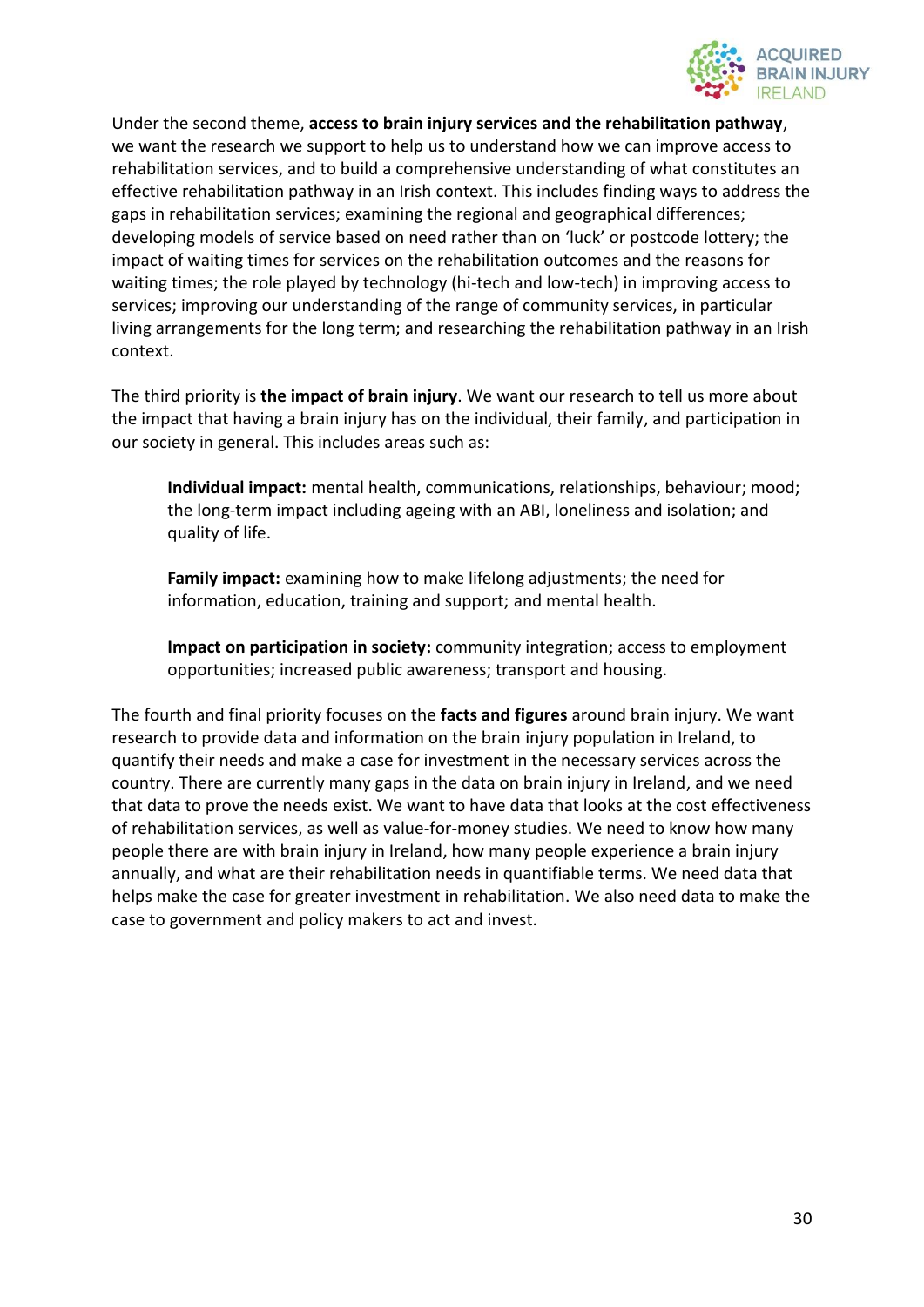

**Table 1**



# Putting people with brain injury AT THE CENTRE OF OUR RESEARCH PRIORITIES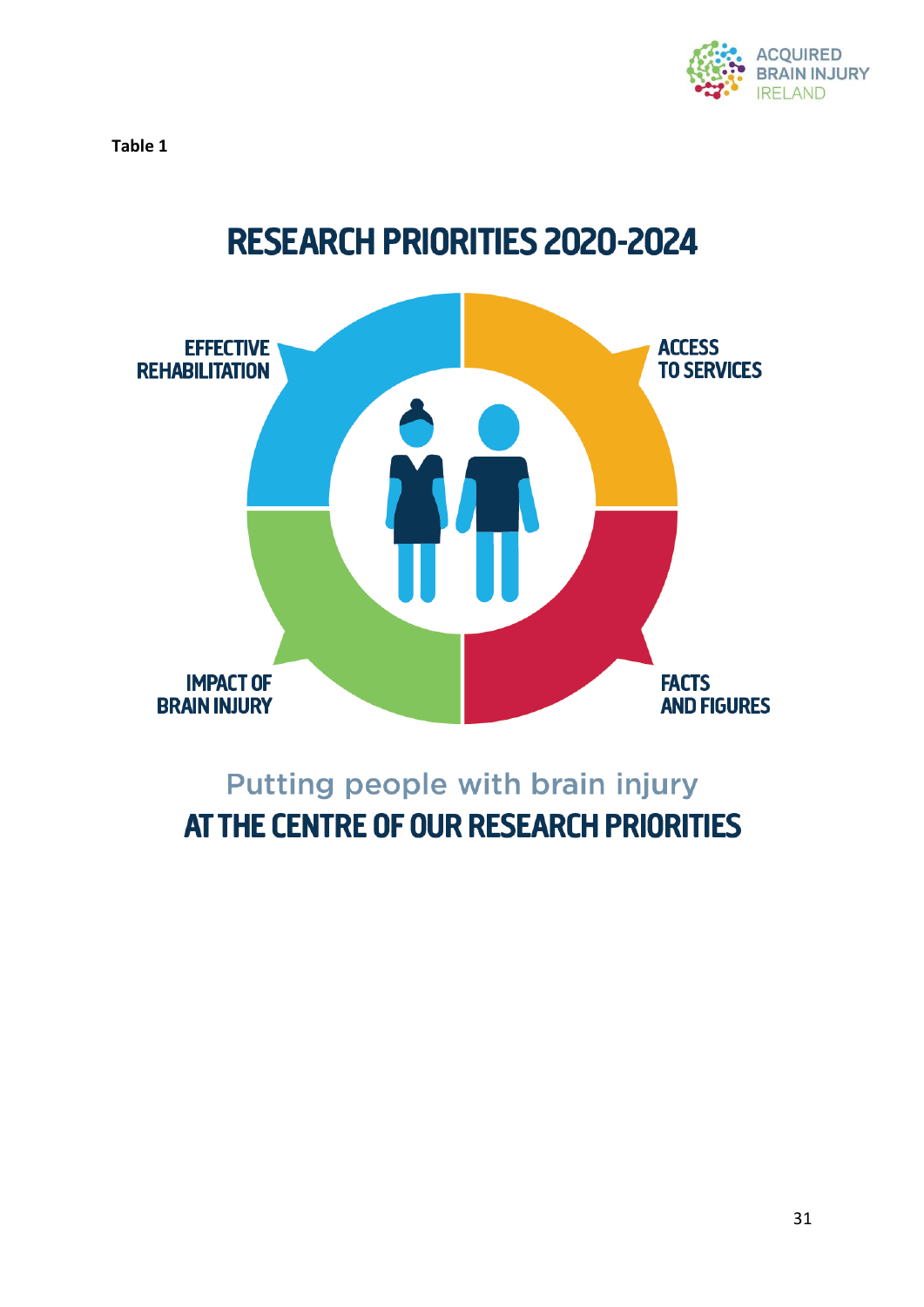

#### **6.3 Final Remarks**

The RPE will fundamentally change how Acquired Brain Injury Ireland operates in relation to its research programme for this strategic phase of the organisation. Operationally, the REC will now have to ensure that all research proposals submitted align with the research priorities. The REC will also ensure that the researcher adheres to the PPI requirements. The PPI plan submitted by the researcher will have to make it clear how they are involving and engaging people with ABI and their families in all stages of the research.

Changes will be required on the REC documentation, including new sections in the application form about the PPI and research priorities. Accordingly, updates will also be required to the Guidelines for Researchers document, to reflect the organisation's priorities and best practice in PPI. We have also taken steps to improve the PPI membership on our REC.

During this strategic phase, communication with researchers about our priorities will be key to its success. We will have to make sure that all potential researchers are aware of our priorities and our essential focus on PPI, prior to them developing their proposal. Communications with key stakeholders, including our university partners, will be key.

The RPE serves to highlight our top research priorities to direct our research and organisational strategy. It will also provide opportunities for the organisation to pro-actively pursue research opportunities in our areas of priority, and forge new partnership arrangements with universities and other research agencies and funders.

A review of the research priorities will take place at the end of the strategic phase in 2024.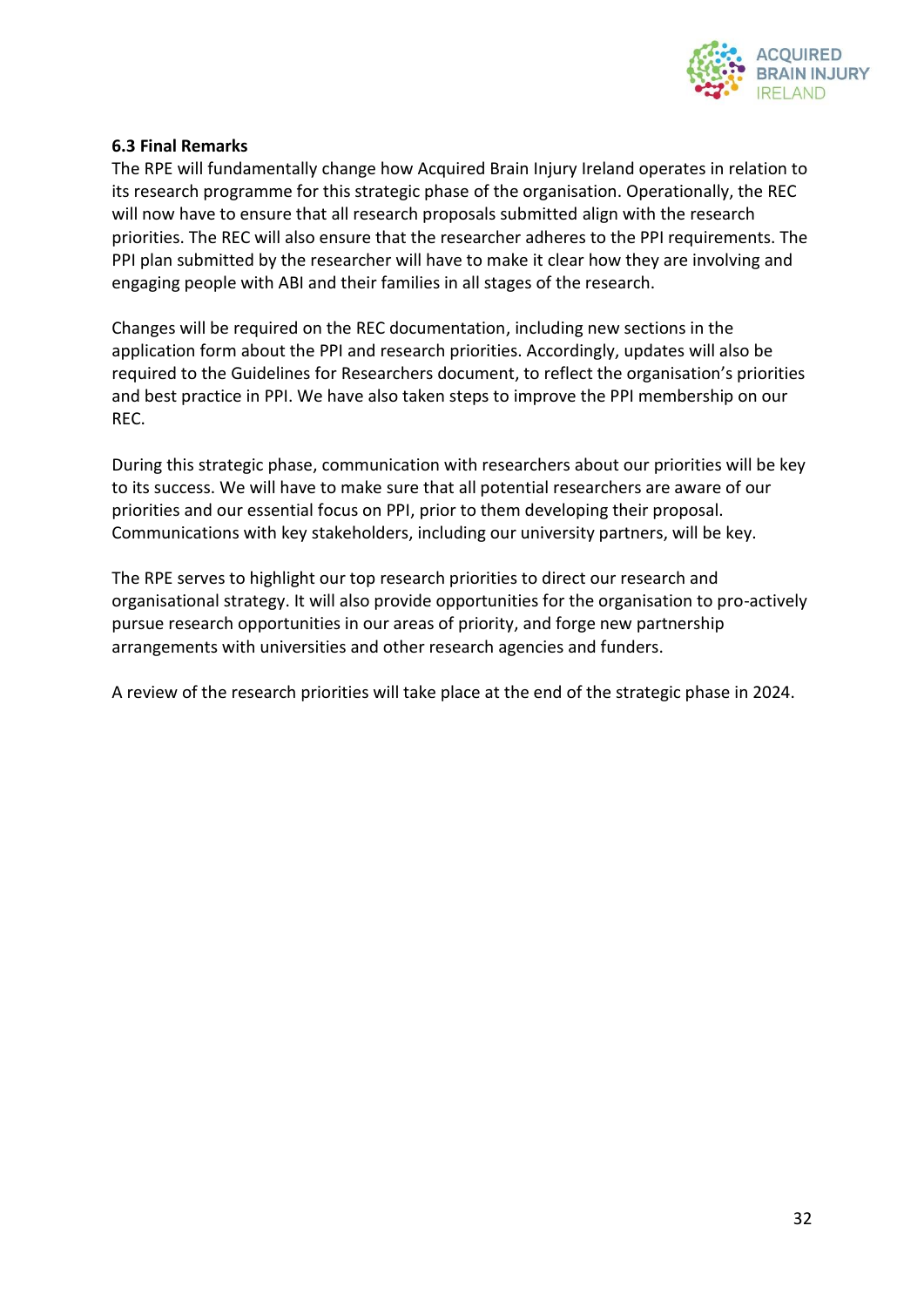

#### **References**

- Anderson, V., & Catroppa, C. (2006). Advances in postacute rehabilitation after childhoodacquired brain injury: A focus on cognitive, behavioural, and social domains. In *American Journal of Physical Medicine and Rehabilitation* (Vol. 85, Issue 9, pp. 767– 778). https://doi.org/10.1097/01.phm.0000233176.08480.22
- Bourne, R. R. A., Stevens, G. A., White, R. A., Smith, J. L., Flaxman, S. R., Price, H., Jonas, J. B., Keeffe, J., Leasher, J., Naidoo, K., Pesudovs, K., Resnikoff, S., & Taylor, H. R. (2013). Causes of vision loss worldwide, 1990-2010: A systematic analysis. *The Lancet Global Health*, *1*(6). https://doi.org/10.1016/S2214-109X(13)70113-X
- Bowling, A., Jacobson, B., & Southgate, L. (1993). Explorations in Consultation of the Public and Health Professionals on Priority Setting in an Inner London Health District. In *Social Science and Med*icine (Vol. 37, Issue 7).
- Bragge, P., Clavisi, O., Turner, T., Tavender, E., Collie, A., & Gruen, R. L. (2011). The global evidence mapping initiative: Scoping research in broad topic areas. *BMC Medical Research Methodology*, *11*. https://doi.org/10.1186/1471-2288-11-92
- Brown Juanita, Isaacs David, & The World Café Community. (2005). *The World Café: Shaping Our Futures Through Conversations That Matter* (1st ed., Vol. 1). Berrett-Koehler Publishers.
- Burke, S., McGettrick, G., Foley, K., Manikandan, M., & Barry, S. (2020). The 2019 neurorehabilitation implementation framework in Ireland: Challenges for implementation and the implications for people with brain injuries. *Health Policy*, *124*(3), 225–230. https://doi.org/10.1016/j.healthpol.2019.12.018
- Chalmers, I., Bracken, M. B., Djulbegovic, B., Garattini, S., Grant, J., Gülmezoglu, A. M., Howells, D. W., Ioannidis, J. P. A., & Oliver, S. (2014). How to increase value and reduce waste when research priorities are set. In *The Lancet* (Vol. 383, Issue 9912, pp. 156–165). Lancet Publishing Group. https://doi.org/10.1016/S0140- 6736(13)62229-1
- Chen, A., Bushmeneva, K., Zagorski, B., Colantonio, A., Parsons, D., & Wodchis, W. P. (2012). Direct cost associated with acquired brain injury in Ontario. *BMC Neurology*, *12*. https://doi.org/10.1186/1471-2377-12-76
- Clavisi, O., Bragge, P., Tavender, E., Turner, T., & Gruen, R. L. (2013). Effective stakeholder participation in setting research priorities using a Global Evidence Mapping approach. *Journal of Clinical Epidemiology*, *66*(5), 496-502.e2. https://doi.org/10.1016/j.jclinepi.2012.04.002
- Cuello-García, C. A. (2015). Setting research priorities to avoid waste—the time is right. The *Journal of Pediatrics*, *167*(2), 219–221. https://doi.org/10.1016/j.jpeds.2015.06.018
- Department of Health, & Health Service Executive. (2011). *National Policy and Strategy for the Provision of Neuro-Rehabilitation Services in Ireland*.
- Dong, E., Du, H., & Gardner, L. (2020). An interactive web-based dashboard to track COVID-19 in real time. *The Lancet Infectious Diseases*, *20*(5). https://doi.org/10.1016/S1473- 3099(20)30120-1
- Doolan-Noble, F., Mehta, P., Waters, D., & Baxter, G. D. (2019). Supporting ageing well research: Findings from a research priority setting exercise. *Australasian Journal on Ageing*, *38*(2), 136–143. https://doi.org/10.1111/ajag.12615
- Faul, M., Xu, L., Wald, M. M., Coronado, V., & Dellinger, A. M. (2010). Traumatic brain injury in the United States: national estimates of prevalence and incidence, 2002-2006.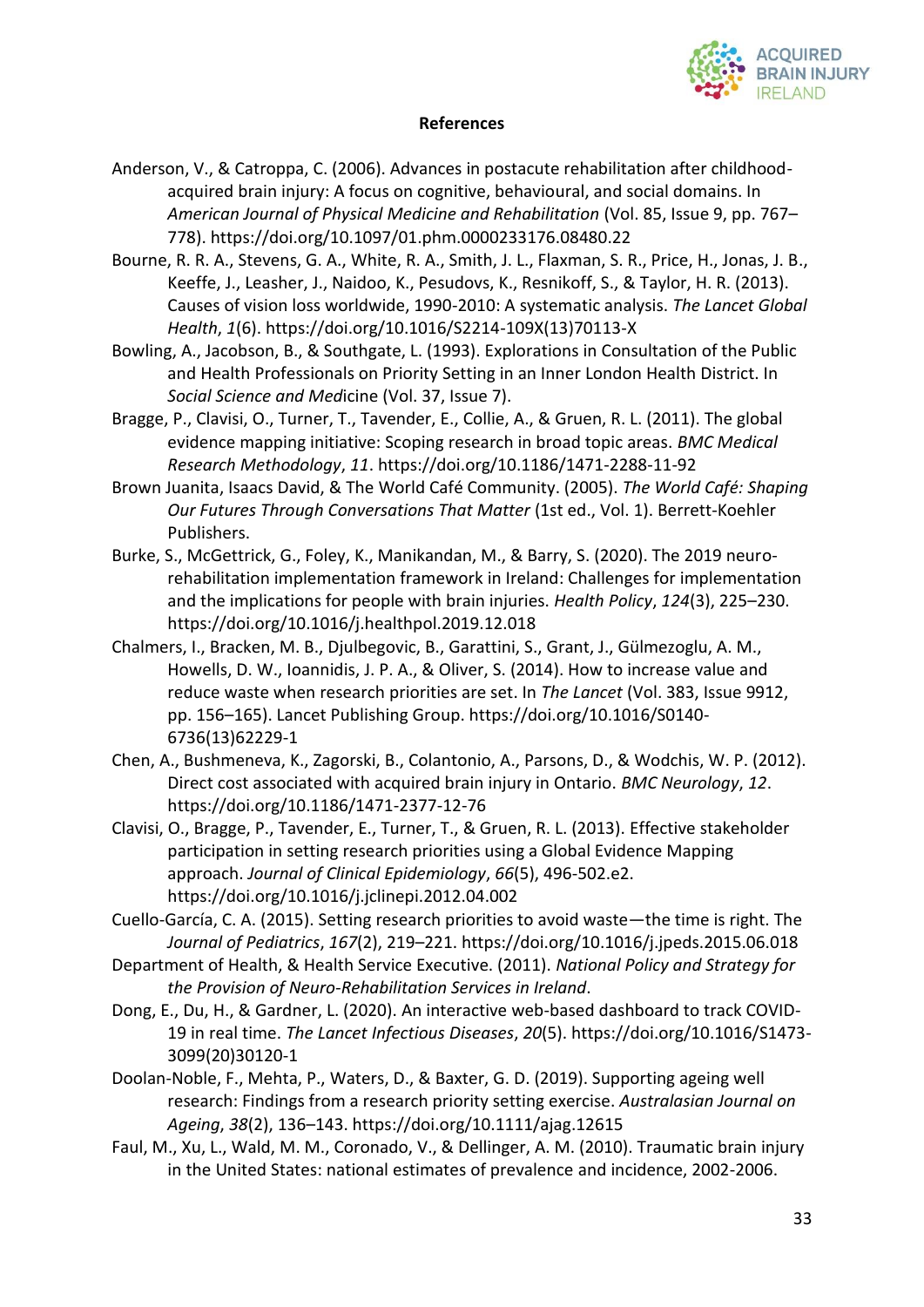

*Injury Prevention*, *16*(Supplement 1), A268–A268. https://doi.org/10.1136/ip.2010.029215.951

- Forsythe, L. P., Ellis, L. E., Edmundson, L., Sabharwal, R., Rein, A., Konopka, K., & Frank, L. (2016). Patient and Stakeholder Engagement in the PCORI Pilot Projects: Description and Lessons Learned. *Journal of General Internal Medicine*, *31*(1), 13–21. https://doi.org/10.1007/s11606-015-3450-z
- Goodman, D., Ogrinc, G., Davies, L., Baker, G. R., Barnsteiner, J., Foster, T. C., Gali, K., Hilden, J., Horwitz, L., Kaplan, H. C., Leis, J., Matulis, J. C., Michie, S., Miltner, R., Neily, J., Nelson, W. A., Niedner, M., Oliver, B., Rutman, L., … Thor, J. (2016). Explanation and elaboration of the SQUIRE (Standards for Quality Improvement Reporting Excellence) Guidelines, V.2.0: Examples of SQUIRE elements in the healthcare improvement literature. In *BMJ Quality and Safety* (Vol. 25, Issue 12, p. e7). BMJ Publishing Group. https://doi.org/10.1136/bmjqs-2015-004480
- Headway. (2020). *Irish Statistics About Brain Injury*. Https://Headway.Ie/about-Brain-Injury/.
- Health Service Executive. (n.d.). National Strategy & Policy for the Provision of Neuro-Rehabilitation Services in Ireland- Implementation Framework 2019-2021. *2019*.
- Hyder, A. A., Wunderlich, C. A., Puvanachandra, P., Gururaj, G., & Kobusingye, O. C. (2007). The impact of traumatic brain injuries: A global perspective. In *NeuroRehabilitation* (Vol. 22). IOS Press.
- Institute of Medicine. (2008). *Knowing What Works in Health Care: A Roadmap for the Nation*. National Academies Press. https://doi.org/10.17226/12038
- INVOLVE, & National Health Service. (2012). *Strategies for diversity and inclusion in public involvement: Supplement to the briefing notes for researchers*. [www.involve.nihr.ac.uk/posttypepublication/](http://www.involve.nihr.ac.uk/posttypepublication/)
- Iqbal, S. & Pipon-Young, L. (2009). The Delphi method. *The Psychologist*, *22*, 598-601.
- Lomas, J., Fulop, N., Gagnon, D., & Allen, P. (2003). On Being a Good Listener: Setting Priorities for Applied Health Services Research. *The Milbank Quarterly*, *81*(3), 363– 388.
- Lundqvist, A., Grundström, K., Samuelsson, K., & Rönnberg, J. (2010). Computerized training of working memory in a group of patients suffering from acquired brain injury. *Brain Injury*, *24*(10), 1173–1183. https://doi.org/10.3109/02699052.2010.498007
- MacFarlane, A., Galvin, R., O'Sullivan, M., McInerney, C., Meagher, E., Burke, D., & LeMaster, J. W. (2017). Participatory methods for research prioritization in primary care: An analysis of the World Café approach in Ireland and the USA. *Family Practice*, *34*(3), 278–284. https://doi.org/10.1093/fampra/cmw104
- Mador, R. L., Kornas, K., Simard, A., & Haroun, V. (2016). Using the Nine Common Themes of Good Practice checklist as a tool for evaluating the research priority setting process of a provincial research and program evaluation program. *Health Research Policy and Systems*, *14*(1). https://doi.org/10.1186/s12961-016-0092-5
- Manafò, E., Petermann, L., Vandall-Walker, V., & Mason-Lai, P. (2018). Patient and public engagement in priority setting: A systematic rapid review of the literature. In *PLoS ONE* (Vol. 13, Issue 3). Public Library of Science. https://doi.org/10.1371/journal.pone.0193579
- Mojgani, P., Jalali, M., & Keramatfar, A. (2020). Bibliometric study of traumatic brain injury rehabilitation. *Neuropsychological Rehabilitation*. https://doi.org/10.1080/09602011.2020.1796714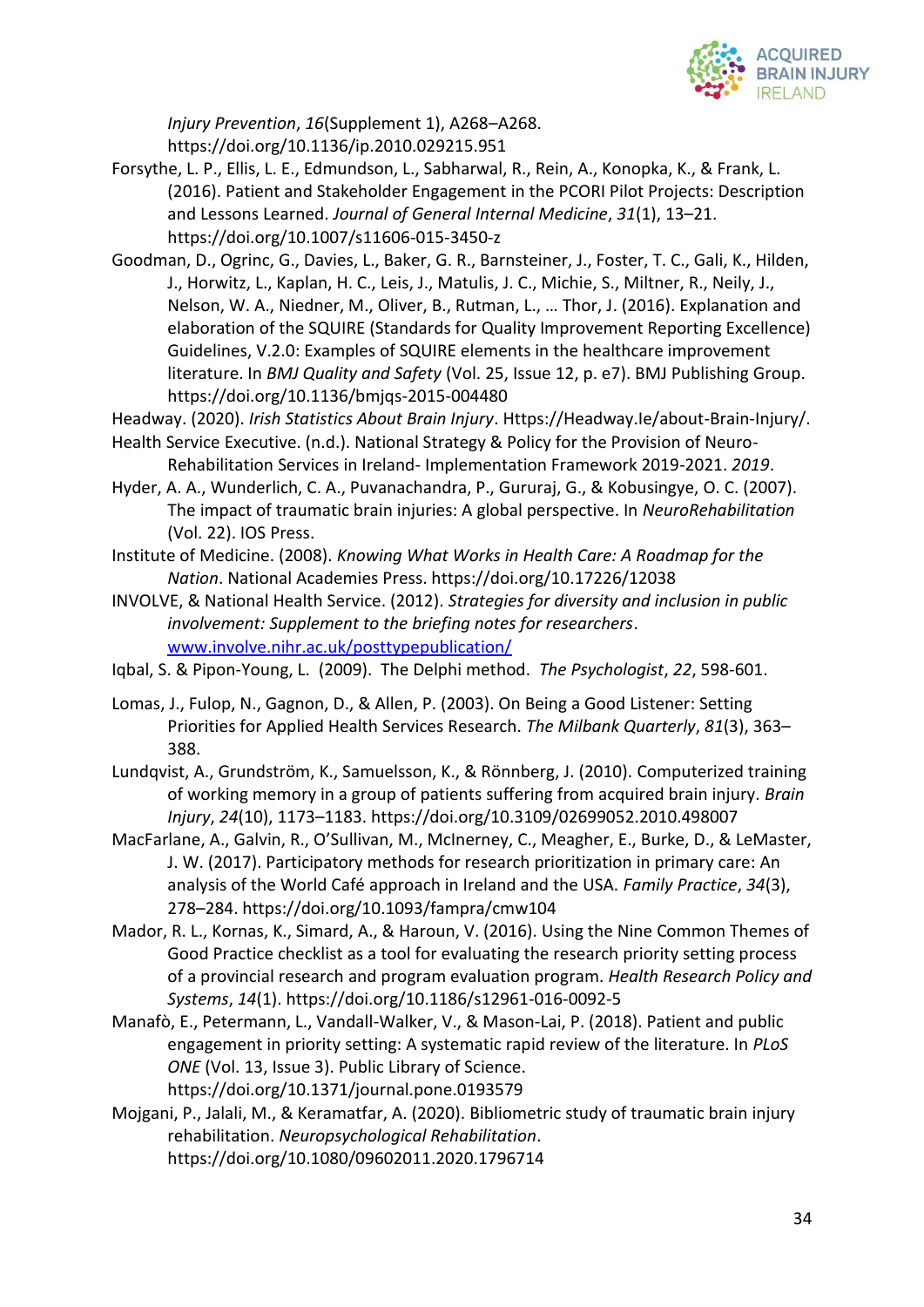

- Nalder, E. J., Zabjek, K., Dawson, D. R., Bottari, C. L., Gagnon, I., McFadyen, B. J., Hunt, A. W., McKenna, S., Ouellet, M. C., Giroux, S., Cullen, N., Niechwiej-Szwedo, E., Levy, Y., Dubois, D., & Engel, L. (2018). Research Priorities for Optimizing Long-term Community Integration after Brain Injury. *Canadian Journal of Neurological Sciences*, *45*(6), 643–651. https://doi.org/10.1017/cjn.2018.334
- Ní Shé, É., Davies, C., Blake, C., Crowley, R., McCann, A., Fullen, B., O'Donnell, D., O'Connor, J., Kelly, S., Darcy, M., Bolger, F., Ziebland, S., Taylor, M., Watt, P., O'Sullivan, D., Day, M., Mitchell, D., Donnelly, S., McAuliffe, E., … Kroll, T. (2018). What are the mechanisms that enable the reciprocal involvement of seldom heard groups in health and social care research? A rapid realist review protocol. *HRB Open Research*, *1*, 7. https://doi.org/10.12688/hrbopenres.12790.1
- NICE. (2014). *Head injury: assessment and early management Clinical guideline*. www.nice.org.uk/guidance/cg176
- Oliver S, Armes D, & Gyte G. (2006). *Evaluation of public influence on the NHS Health Technology Assessment Programme*.
- Ragnarsson, K. T., Clarke, W. R., Daling, J. R., Garber, S. L., Gustafson, C. F., & et al. (1999). Consensus Conference, Rehabilitation of Persons With Traumatic Brain Injury NIH Consensus Development Panel on Rehabilitation of Persons With Traumatic Brain Injury. *JAMA*, *282*(10), 974–983. http://odp.od.nih.gov/consensus/cons/109/
- Restall, G. J., Carnochan, T. N., Roger, K. S., Sullivan, T. M., Etcheverry, E. J., & Roddy, P. (2016). Collaborative priority setting for human immunodeficiency virus rehabilitation research: A case report. *Canadian Journal of Occupational Therapy*, *83*(1), 7–13. https://doi.org/10.1177/0008417415577423
- Rice-Oxley, M., & Turner-Stokes, L. (1999). Effectiveness of Brain Injury Rehabilitation. *Clinical Rehabilitation*, *13*(1), 7–24.
- Rowe, F., Wormald, R., Cable, R., Acton, M., Bonstein, K., Bowen, M., Bronze, C., Bunce, C., Conroy, D., Cowan, K., Evans, K., Fenton, M., Giles, H., Gordon, I., Halfhide, L., Harper, R., Lightstone, A., Votruba, M., Waterman, H., & Zekite, A. (2014). The Sight Loss and Vision Priority Setting Partnership (SLV-PSP): Overview and results of the research prioritisation survey process. *BMJ Open*, *4*(7). https://doi.org/10.1136/bmjopen-2014-004905
- Sassi, F. (2003). Setting priorities for the evaluation of health interventions: when theory does not meet practice. *Health Policy*, *63*, 141–154. www.elsevier.com/locate/healthpol
- Sheridan, K., Adams-Eaton, F., Trimble, A., Renton, A., Bertotti, M., & of Allison, D. (2010). Community Engagement using World Café: The Well London Experience. *Groupwork*, *20*(3), 32–50. http://www.bbbc.org.uk/
- Shippee, N. D., Domecq Garces, J. P., Prutsky Lopez, G. J., Wang, Z., Elraiyah, T. A., Nabhan, M., Brito, J. P., Boehmer, K., Hasan, R., Firwana, B., Erwin, P. J., Montori, V. M., & Murad, M. H. (2015). Patient and service user engagement in research: A systematic review and synthesized framework. *Health Expectations*, *18*(5), 1151–1166. https://doi.org/10.1111/hex.12090
- Sitthi-Amorn, C. (1995). Health Transition and Needs-Based Technology Planning and Implementation. In *International Journal of Technology Assessment in Health Care* (Vol. 11, Issue 4).